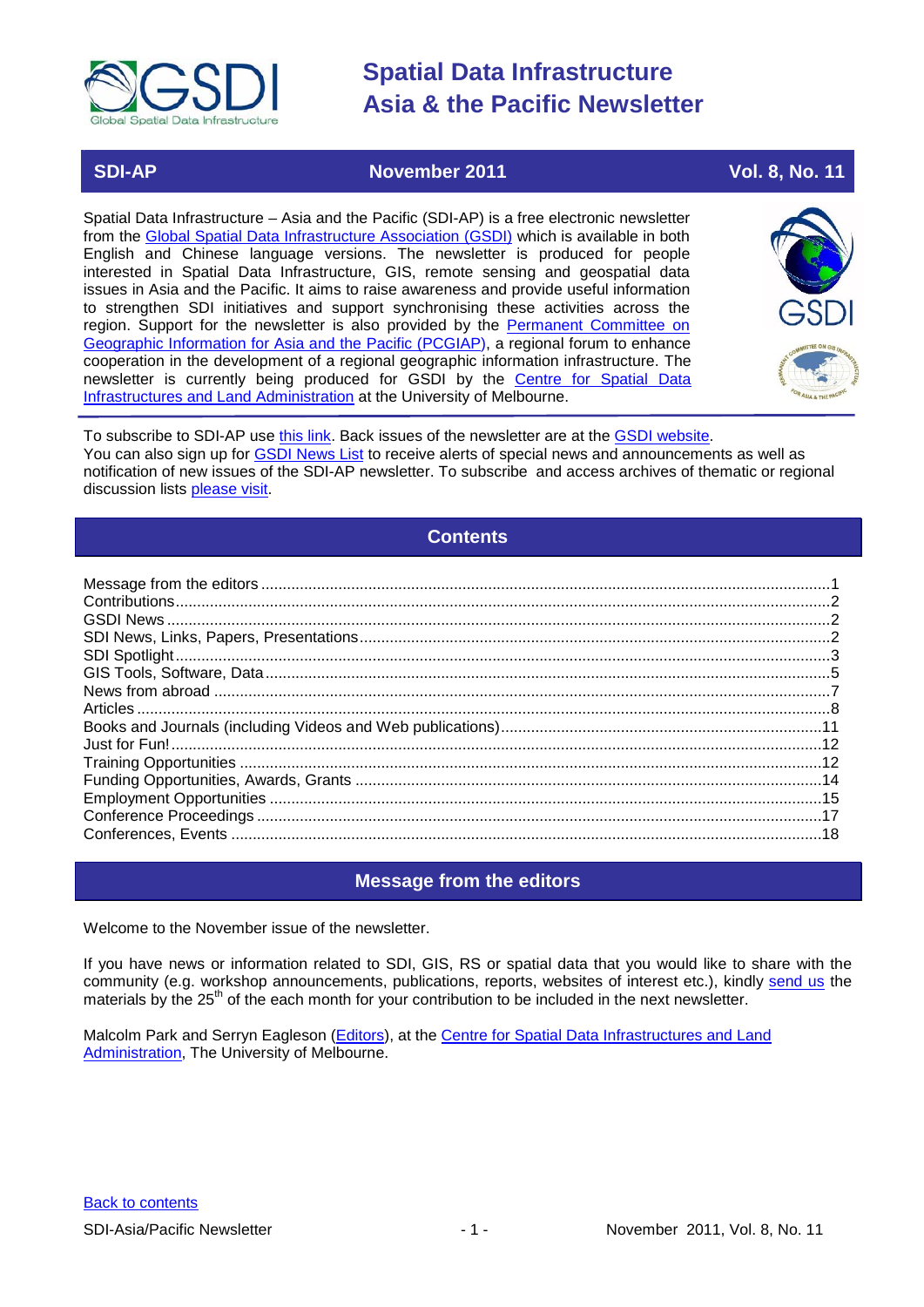

### **Contributions**

<span id="page-1-0"></span>Thank you to the following people and organisations for their contributions to this issue: Kate Lance, and Baek Wonkug for news feeds, Jeremy Shen and Bruce Lan and colleagues for the Chinese translation as well as Shivani Lal, *GIS Development*, *GeoSpatial World* and *Asia Surveying & Mapping* magazine for directly contributing to the newsletter.

### **GSDI News**

#### <span id="page-1-1"></span>**International Geospatial Society (IGS) Free Memberships**

At its recent meeting, the GSDI Board of Directors passed a motion that allows individuals in low and very low income nations to join the International Geospatial Society (IGS) by providing specific information of value to the global community in lieu of annual cash dues. To join, simply add your professional profile to the growing interconnected network of geospatial specialists across the globe. Benefits of membership in IGS are listed at [http://www.igeoss.org/benefits.](https://owa.unimelb.edu.au/owa/redir.aspx?C=54c2b4d3973d480282dc7c38384f4204&URL=http%3a%2f%2fwww.igeoss.org%2fbenefits) For further information, contact [Harlan Onsrud,](mailto:onsrud@gsdi.org) Executive Director, GSDI Association.

#### **Nominations for Global Citizen Award of the GSDI Association**

The GSDI Association desires to receive nominations to recognize globally an individual who has provided exemplary thought leadership and substantive worldwide contributions in (1) promoting informed and responsible use of geographic information and geospatial technologies for the benefit of society and/or (2) fostering spatial data infrastructure developments that support sustainable social, economic, and environmental systems integrated from local to global scales. Refer to<http://www.gsdi.org/globalcitizenaward>

<span id="page-1-2"></span>**[Back to contents](#page-0-0)** 

### **SDI News, Links, Papers, Presentations**

#### **[Google Implements Usage Limits on the Google Maps API -](http://www.gisuser.com/content/view/24946/2/) no more free lunch**

You had to know the time would come when Google would throw the switch and start the meter running for sites using the Google Maps API. Well, that day is here! Source: GISUser

#### **[Asia-Pacific Experiences in Developing Common Frameworks and Methodologies](http://ggim.un.org/)**

Dr Hiroshi Murakami, Professor Abbas Rajabifard, and Mr Greg Scott

Permanent Committee on GIS Infrastructure for Asia and the Pacific (PCGIAP)

PCGIAP has established working groups to undertake projects in pursuit of the organization's aims and objectives. At present, most of the activities of PCGIAP and its working groups are directed towards developing and implementing the components of the APSDI. From these activities, this paper focuses on technical abilities, geodetic abilities, and institutional processes, as they are related to the development of common frameworks and methodologies. In order to understand the current regional status of these themes, a questionnaire to all PCGIAP member nations was conducted in September 2011. While the number of responses to the questionnaire is still limited at the time of writing, a preliminary analysis on responses provides some insight into the current status of SDI development of member countries in the region. Source: [http://ggim.un.org](http://ggim.un.org/)

#### **[Nov 15 deadline for Delhi Geographical Spatial Data Infrastructure Act 2011](http://articles.timesofindia.indiatimes.com/2011-10-17/delhi/30289139_1_database-information-system-urban-planning)**

NEW DELHI: The government is preparing to implement the Delhi Geographical Spatial Data Infrastructure Act 2011 from November 15. Under the Act, all state departments and civic agencies have to mandatorily access, use and share information on all projects and update Delhi's spatial database.

The database, an interconnected 3D global information system, captures the demographics of the capital and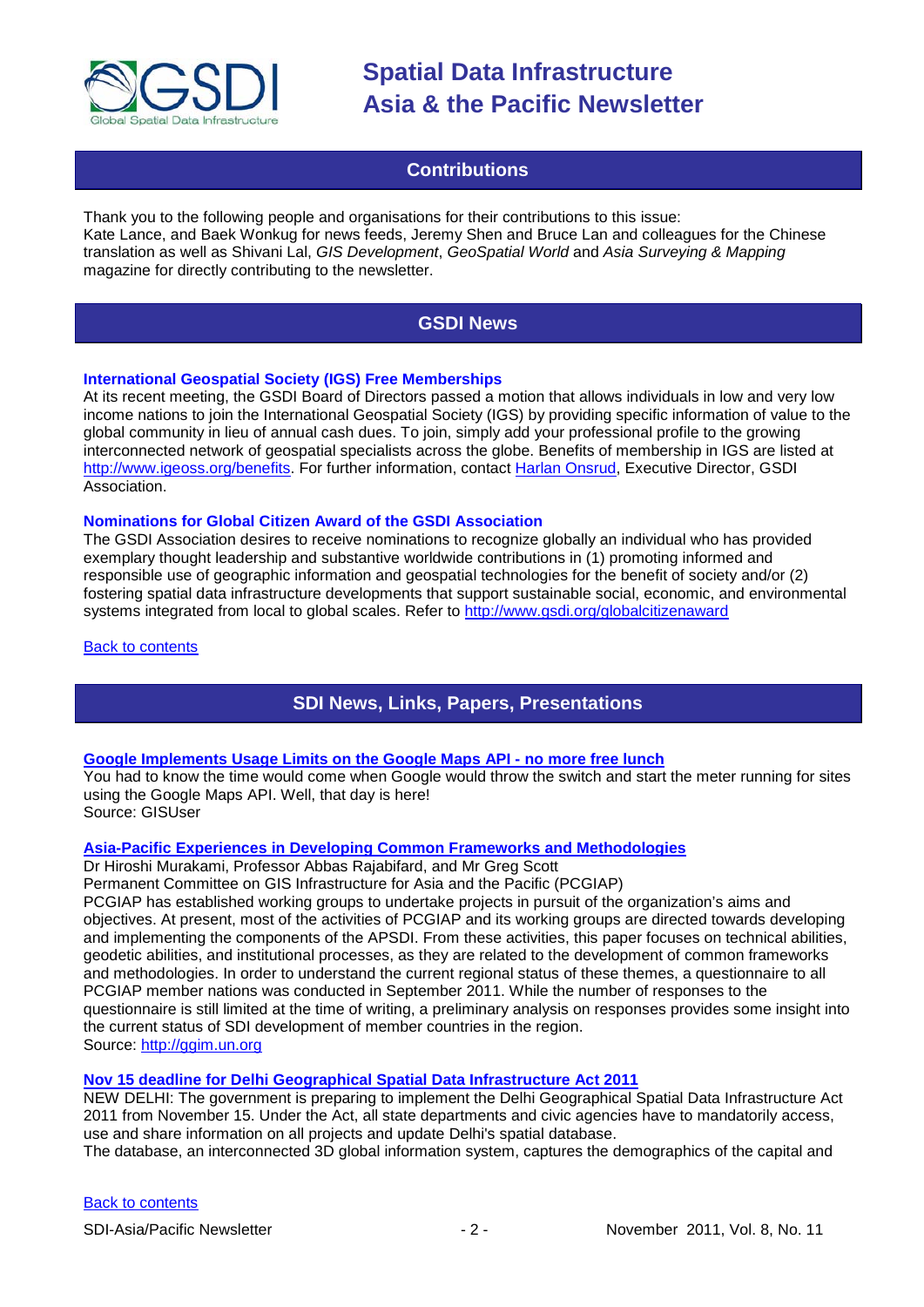

utilities like stormwater drains, sewer lines, roads, infrastructure and urban planning projects through secured communication networks. Source: The Times of India

**[OGC Calls for Sponsors for Major Interoperability Testbed](http://www.opengeospatial.org/pressroom/pressreleases/1491)**

The Open Geospatial Consortium (OGC®) has issued a call for sponsors of the [OGC Web Services, Phase 9](http://www.opengeospatial.org/projects/initiatives/ows-9)  [\(OWS-9\) Testbed.](http://www.opengeospatial.org/projects/initiatives/ows-9) The OWS-9 Testbed is run under OGC's Interoperability Program (IP), designed to rapidly develop, test and deliver proven candidate specifications into OGC's Specification Program. Source: [Opengeospatial](http://www.opengeospatial.org/pressroom/pressreleases/1491)

#### **[Malaysia: Towards spatially enabled society](http://www.geospatialworld.net/index.php?option=com_content&view=article&id=23290)**

Geospatial technology in Malaysia is largely driven by the government, both as a user and as a facilitator in supporting initiatives to promote the technology... Source: Geospatial Wrld

#### **[Beyond Spatial Enablement](http://csdila.unimelb.edu.au/BeyondSpatialEnablement/programme.html)**

This event will discussed trends, strategies and a vision for a spatially enabled future. Additional themes included, mapping, SDI and land administration strategies to facilitate spatially enabled government. It will also examined progress to date and considered worldwide challenges and new initiatives that the UN and member countries are implementing in support of spatially enabled government and society. The participants were the key stakeholders and decision makers in the inter-related fields of land and spatial information



Source: Centre for Spatial Data Infrastructures and Land Administration

The Centre for Spatial Data Infrastructures and Land Administration has launched a [10 Year celebration video](http://www.youtube.com/watch?v=puvh7U3ci3c&feature=youtube_gdata)

#### **[What is Geomatics?](http://www.gim-international.com/issues/articles/id1781-What_is_Geomatics.html)** by Helen Murray-O'Connor, Dublin Institute of Technology

As the only educational institution offering a BSc (Hons) course in Geomatics (Surveying and Mapping) in the whole of the Republic of Ireland, the Dublin Institute of Technology (DIT) has noted a severe lack of awareness of what Geomatics encompasses both as a discipline and as a potential career. New marketing initiatives, including the use of an animated video on social networking sites, aim to ensure the survival of the course by informing potential Geomatics students about both the profession in general and the specific opportunities at DIT.

Source: GIM International

#### <span id="page-2-0"></span>[Back to contents](#page-0-0)

### **SDI Spotlight**



This month's "Spotlight" feature is from **Ali Aien** who commenced his PhD research on 3D Cadastral Data Modelling in 2010 at the Centre for SDIs and Land Administration in the Department of Infrastructure Engineering at the University of Melbourne. His research aims to develop and implement a data model to enable the capture, storage, editing, querying, analysis and support visualisation of 3D land rights, restrictions and responsibilities in cadastre. He also has a bachelor's

degree in surveying engineering and a master's degree in GIS engineering.



**Needs for 3D Cadastral Data Modelling**



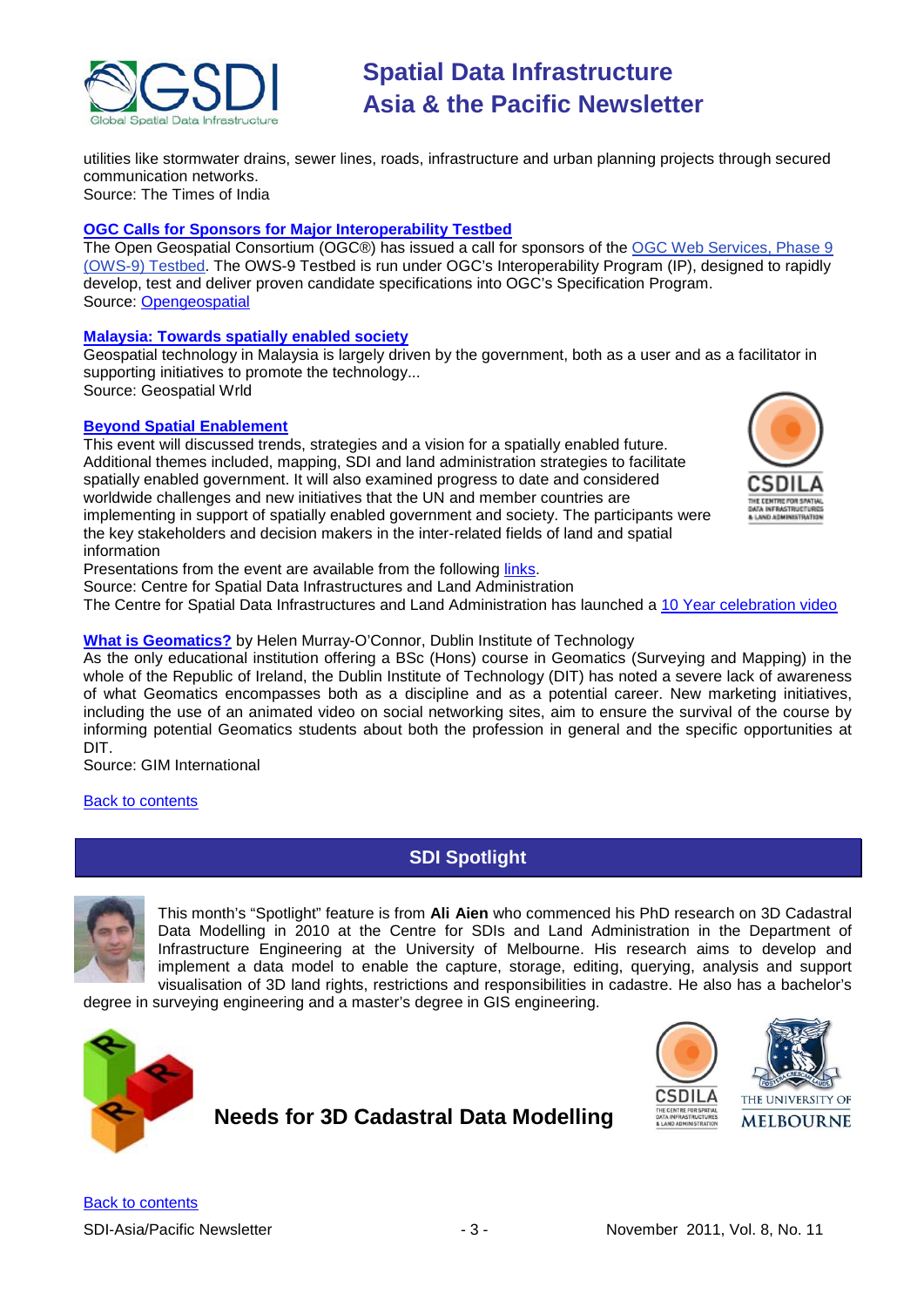

#### **Introduction**

The need for more land resulting from population growth, urbanization and industrialization has increased the demand on land use planning and development. To extend the use and functionality of the land, complex infrastructures are being built, both vertically and horizontally and layered or stacked. These three-dimensional (3D) developments affect the interests or RRRs (Rights, Restrictions, and Responsibilities) attached to the underlying land. A 3D cadastre will assist in managing the effects of 3D development on a particular lot or parcel of land.

There are many elements that contribute to developing a 3D cadastre, such as existing 3D property legislation, 3D DBMS, and 3D visualization. However, data modeling is an important element of a successful 3D cadastre. As architectural models of houses and high rise buildings help their users visualize the final product, a 3D cadastre data model supports 3D cadastre users to understand the structure or behavior of the system and have a template that guides them to construct and implement the 3D cadastre.

Many jurisdictions, organizations and software developers have developed their own cadastral data model. Examples of existing data models are Land Administration Domain Model (DIS-ISO 19152, The Netherlands) and ePlan (Intergovernmental Committee on Surveying and Mapping, Australia).

#### **Research Problem**

The differences between these data models are the result of the authors' different approaches towards cadastres. However, there is a basic common thread among them. *Current cadastral data models use a 2D land-parcel concept and extend it to support 3D requirements. These data models cannot adequately manage and represent the spatial extent of 3D RRRs.* Most of the current cadastral data models have been influenced by a very broad understanding of 3D cadastral concepts because clarity in what needs to be represented and analysed cadastre needs to be established.

#### **Research Aim**

This research aims to introduce the first version of a 3D Cadastral Data Model (3CDM\_Version 1.0) which has been developed to support 3D cadastre. Furthermore, a case study approach will be presented to examine the data model.

#### **3D Cadastral Data Model (3DCDM)**

The first version of 3D Cadastral Data Model (3DCDM\_Version 1.0) is presented in this section. It is based on the principles of 3D Cadastral Data Modelling, and lessons from the legal property object concept. 3DCDM has seven packages to support the 3D cadastres. They are 3DCDM\_InterestHolder, 3DCDM\_Propertyobject (PO), 3DCDM\_Geometry, 3DCDM\_Survey, 3DCDM\_SurveyPoints, 3DCDM\_SurveyObsevation, and 3DCDM\_ExternalSources (Figure 1).

3DCDM maintains both legal and physical parts of 3D objects. The data model has wider application than the traditional requirements of cadastral systems: it is also usable in applications such as urban planning and disaster management.

The development of full 3D cadastre will most likely be staged processed, supported by cost/benefit analyses that demonstrate the value of each stage. Further research should therefore also examine approaches to implementation. In conclusion, the model presented here can be seen as part of the processes of development.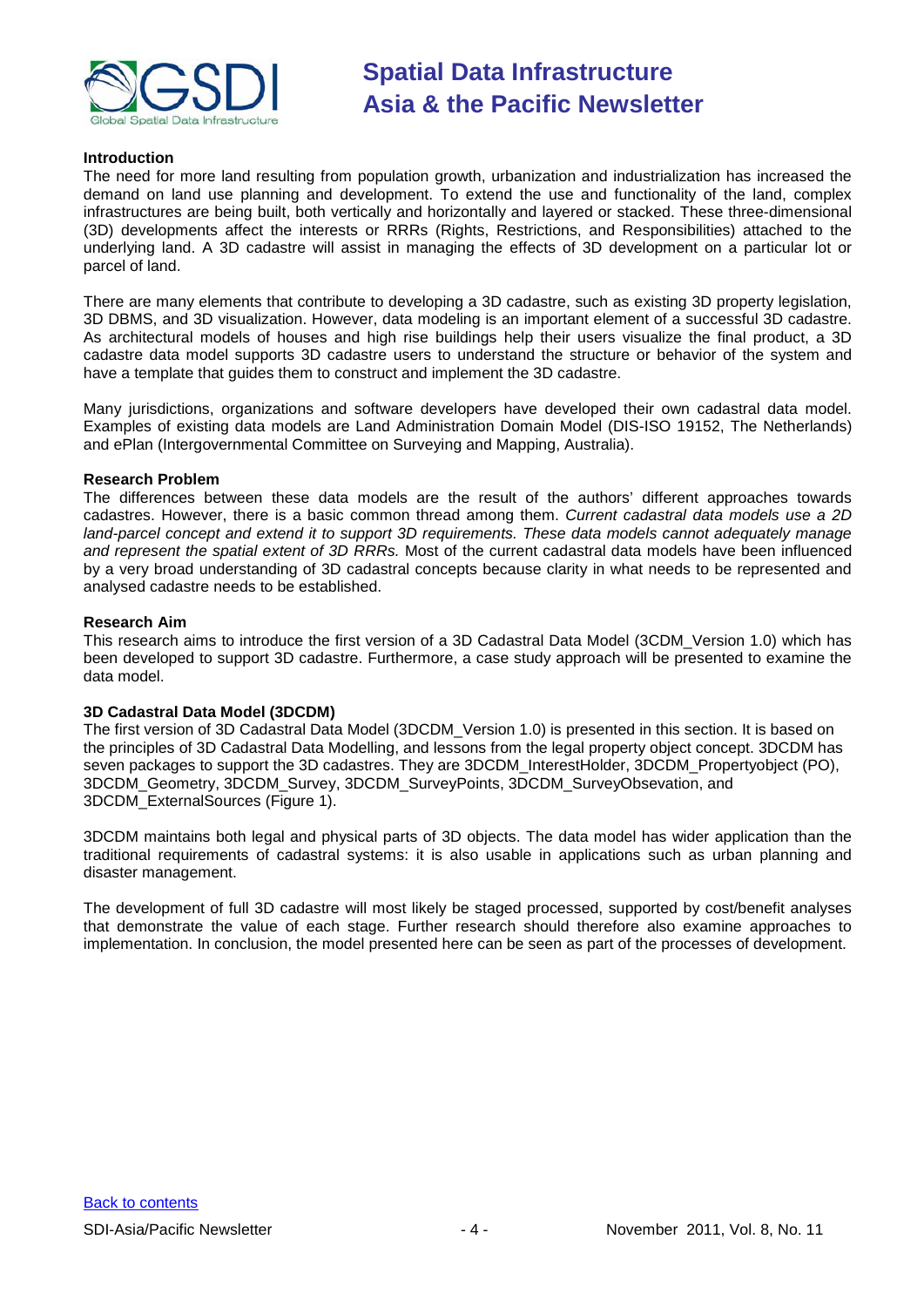



Figure 1: Core classes of 3DCDM

#### **3D Cadastre Workshop**

Land and Property Management in 3D workshop was launched by the research team in conjunction with the "4th UN Sponsored PCGIAP Land Administration Forum, Collaborative Research Workshop & Ten Year Celebration for the CSDILA" event in Melbourne on Wednesday 5th October 2011. This workshop aimed at discussing latest outcomes of the research project. The research team presented about 3D cadastre concept, 3D data collection methods, 3D cadastral data modelling, 3D cadastre visualisation, legal and institutional aspects of 3D cadastre. This followed by a discussion on possible improvements to the project and future directions. For more information about the event, [please visit.](http://csdila.unimelb.edu.au/BeyondSpatialEnablement/Home.html)

#### **More Information**

For more information about this research project, [please visit.](http://www.csdila.unimelb.edu.au/3DCadastre/3Dcadastre.html)

A list of publications related to this research project are:

- Aien, A., Rajabifard, A., Kalantari, M., Williamson, I., (2011). Aspects of 3D Cadastre- A Case Study in Victoria*.* Paper presented at the FIG Working Week 2011, Marrakech, Morocco.
- Aien, A., Rajabifard, A., Kalantari, M., Williamson, I., (2011). 3D Cadastre in Victoria, Converting Building plans of Subdivision to LandXML. GIM International*,* 25(8), 16-21.
- Aien, A., Kalantari, M. Rajabifard, A., Williamson, I., Bennett, R., (2011). Advanced Principles of 3D Cadastral Data Modelling, 2<sup>nd</sup> International Workshop on 3D Cadastres, 16-18 November, 2011.

The editors remind our subscribers and readers that we welcome contributions for the *Spotlight* feature.

#### <span id="page-4-0"></span>[Back to contents](#page-0-0)

### **GIS Tools, Software, Data**

#### **[New ASTER global digital elevation model](http://geospatial.blogs.com/geospatial/2011/10/new-aster-global-digital-elevation-model.html?utm_source=feedburner&utm_medium=feed&utm_campaign=Feed%3A+typepad%2Fzeissg%2Fgeospatial+%28Between+the+Poles%29&utm_content=Google+Reader)**

In 2009 NASA and the Japanese Ministry of Economy, Trade, and Industry (METI) released the [Advanced Spaceborne Thermal Emission and Reflection Radiometer](http://geospatial.blogs.com/geospatial/2009/06/aster-global-elevation-model-released-by-nasa-and-meti.html) (ASTER) global digital elevation model (DEM), which covers about 99% of the Earth's surface. The global DEM was built from 1.5 million individual scene-based [ASTER](http://asterweb.jpl.nasa.gov/) DEMs. The global DEM is in GeoTIFF format with lat/long coordinates and a 1 arcsecond (30 m) grid. It is referenced to the WGS84/EGM96 geoid. Accuracy is estimated to be 20 meters for elevations and 30 meters for horizontal data. The data can be downloaded [here](http://demex.cr.usgs.gov/DEMEX/)

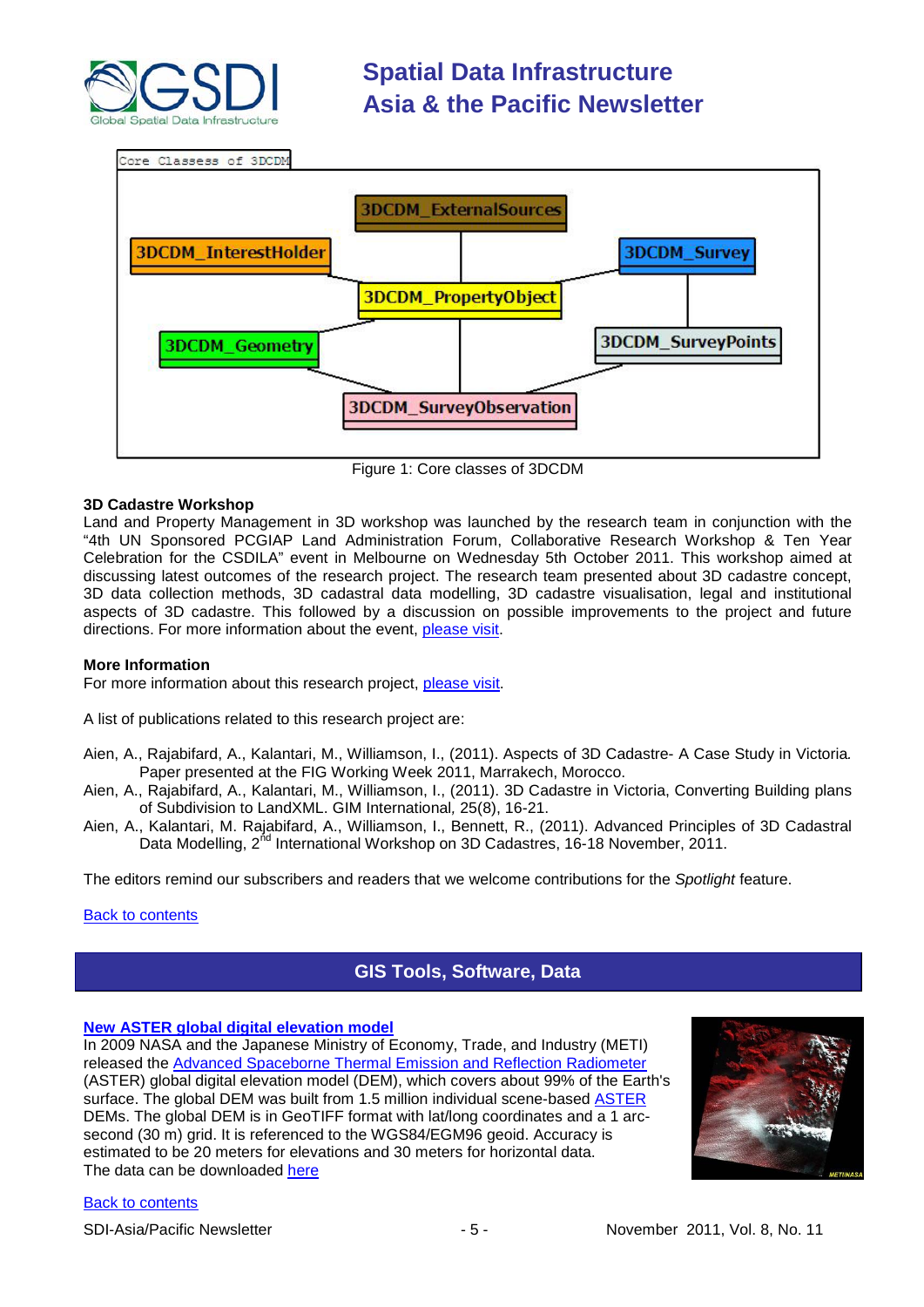

Source: Between the Poles

#### **[Japan to share GIS expertise with British university](http://www.creativeboom.co.uk/north-west/news/new-partnership-with-japan-to-increase-employability-opportunities/)**

Edge Hill University from St Helens, UK, has been awarded a grant from the Daiwa Anglo-Japanese Foundation – a charity that supports closer links between Britain and Japan - to help forge new links with the country and improve learning around GIS.

Source: [Geospatial World](http://www.geospatialworld.net/index.php?option=com_content&view=article&id=23044%3Ajapan-to-share-gis-expertise-with-british-univ&catid=77%3Amiscellaneous-education&Itemid=1) and [www.creativeboom.co.uk](http://www.creativeboom.co.uk/)

#### **[International Charter develops geographic tool to provide information about satellite data used for](http://www.disasterschartercatalog.org/cecec/ie/index.html)  [activations](http://www.disasterschartercatalog.org/cecec/ie/index.html)**

The International Charter for Space and Major Disasters has developed a geographic tool to display footprints and characteristics of satellite data provided in the frame of each activation. This catalogue contains no data but rather metadata describing the images acquired by a range of satellites during Charter activations. The catalogue brings together the metadata from the images used in each activation and provides a user-friendly which allows discovery and browsing of these metadata.

Thanks to Gordon Ojwang for this item

#### **[New Zealand launches new educational GIS portal](http://www.futuregov.asia/articles/2011/oct/05/nz-launches-educational-gis-portal/)**

The New Zealand Geospatial Office has launched a new website called the Educational GIS web portal that aims to educate the children studying in the country's high schools about the tremendous importance of GIS (Geographic Information Systems).

Source: Asia Pacific FutureGov & [Geospatial World](http://www.geospatialworld.net/index.php?option=com_content&view=article&id=23187%3Anew-zealand-launches-new-educational-gis-portal&catid=77%3Amiscellaneous-education&Itemid=1)

#### **[Hong Kong leverages geospatial tech in 2011 Census](http://www.futuregov.asia/articles/2011/sep/07/hk-leverages-digital-mapping-system-2011-census/)**

The Hong Kong SAR Government invested approximately USD 67 million for the 2011 population census, including a total of USD 192,000 for the enhancement of the Digital Mapping System (DMS) – a tool developed in order to facilitate pre-census planning work, to streamline field operations during the census period and to disseminate census data by geographical area in a more flexible way. Source: [Geospatial World](http://www.geospatialworld.net/index.php?option=com_content&view=article&id=23014%3Ahong-kong-leverages-geospatial-tech-in-2011-census&catid=62%3Aapplication-e-governance&Itemid=1) & Asia Pacific FutureGov

#### **[Chinese Navy releases e-navigation chart](http://www.chinadaily.com.cn/cndy/2011-08/26/content_13194657.htm)**

The navigation guarantee department of the Chinese Navy Headquarters, China's official hydrographic surveying and mapping organisation, released China's new electronic navigation chart. With this releases, ships sailing in Chinese waters can now say goodbye to paper charts Source: [Geospatial World](http://www.geospatialworld.net/index.php?option=com_content&view=article&id=22940%3Achinese-navy-releases-e-navigation-chart&catid=61%3Aapplication-transportation-navigation&Itemid=1) & [www.ChinaDaily.com.cn](http://www.chinadaily.com.cn/)

#### **[Thailand: Satellite Data Centre for disaster management](http://www.futuregov.asia/articles/2011/oct/19/thailand-establishes-satellite-data-centre-disaste/)**

The Geo-Informatics and Space Technology Development Agency (GISTDA) and the Ministry of Science and Technology (MOST) has teamed up to establish a Geo-Informatics Operation System and Satellite Data Centre as a response to the problems posed by Thailand's worst flooding in decades.

The data centre will make use of modern Geo-Informatics technology in order for concerned government authorities to make well-informed decisions during times of natural calamities.

The MOST, Hydro and Agro Informatics Institute, Royal Irrigation Department, Department of Disaster Prevention and Mitigation, are among the many agencies that are actively making use of satellite image maps from GISTDA as a significant tool for monitoring the effects of the recent disaster.

The data centre will make use of high resolution satellite imageries such as RADARSAT, which has the capability to penetrate cloud and haze, and optical satellite data such as THEOS, IKONOS, Quickbird, WorldView, and Geoeve, which will be used to evaluate the damaged agricultural and household areas.

Meanwhile, in order to facilitate relief operations, GISTDA has [published online](http://flood.gistda.or.th/) its satellite image maps to disseminate real-time information to the public.

Thanks to Kate Lance for this item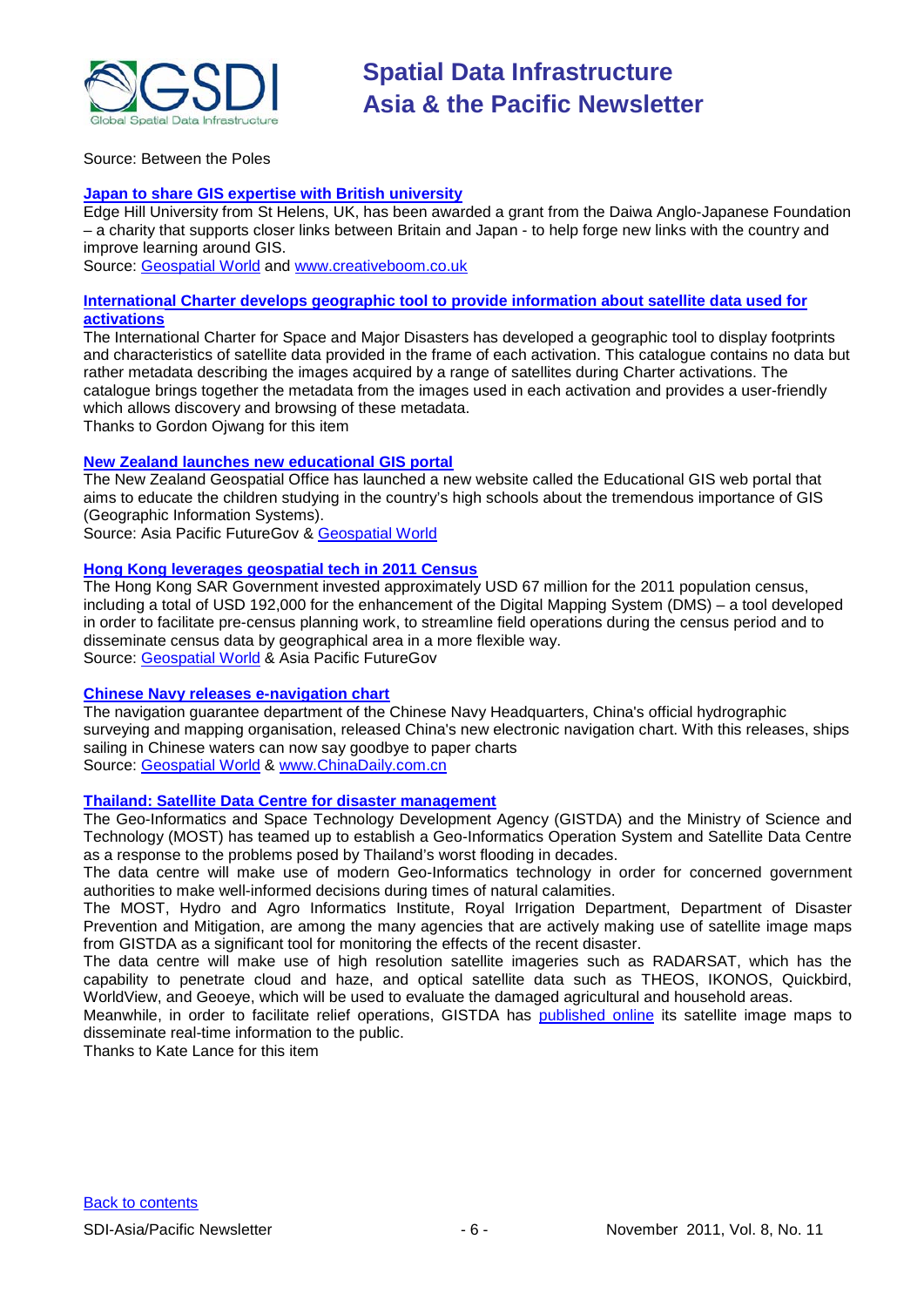

### **News from abroad**

<span id="page-6-0"></span>*"This section has been included to highlight some of the developments happening outside the region which demonstrate SDI in action.*

#### **Video - [An Introduction to LiDAR](http://www.lidarnews.com/content/view/8596/192/)**

Source: LiDAR News (October 2011) video of the week

#### **[Rwanda: Over 3 million plots of land digitised](http://www.newtimes.co.rw/index.php?issue=14771&article=45965)**

In a bid to promote proper management of land across the country, the Rwanda Natural Resources Authority (RNRA) has completed the digitalisation of 3.3 million plots. This was disclosed last week by Didier Sagashya, the Deputy Director General in charge of Lands and Mapping at RNRA, during a workshop on Geographic Information System (GIS). The workshop was organised by RNRA in partnership with ITC and Esri. "The promotion of GIS will enable Rwanda to get the optimal information concerning infrastructure and business planning and this will best position the country to deal with land management issues," Sagashya said. He said that RNRA has also completed digitising land in the three districts within Kigali City and in Kirehe District, saying that the process is on going in other parts of the country.

"This workshop brought together public and private institutions to discuss various issues on GIS data with respect to ICT and the challenges that the private sector still faces to venture into GEO-ICT business," Sagashya said. He highlighted lack of knowledge on the use of GIS among Rwandans, saying that RNRA will carry out training programmes across the country, to ensure that people clearly understand the importance of GIS in national development.

Thanks to Kate Lance for this item

#### **[Uganda plans early warning ICT system](http://www.busiweek.com/11/science-a-technology/technology/1696-uganda-plans-early-warning-ict-system-)**

Telecoms regulator, the Uganda Communications Commission in collaboration with the International Telecommunications Union are jointly developing an early warning system that will provide public alerts to people in case of disaster prediction, detection and mitigation. According to the UCC executive director Mr. Godfrey Mutabazi, in light of the recent natural and man-made disasters in Uganda, great attention and effort has been directed towards the application of ICTs, hence the need to develop an early warning system. Mutabazi said this last week while handing over 10 satellite phones to the ministry of Disaster Preparedness and Refugees to ease communication as evacuation efforts are still going on in Uganda's Bulambuli district that was affected by mudslide early in the month.

UCC contacted the International Telecommunications Union (ITU) for the emergency communications equipment to assist in the management of relief services. "The ITU through its division of emergency telecommunications has offered Uganda four inmarsat broadband global area network terminals, four iridium satellite telephones and two thuraya satellite telephones with their accessories," said Mutabazi. Uganda's eastern districts do experience massive landslides and floods. The latest were in Bulambuli district where 40 people died and many others were left homeless. Mutabazi indicated the equipment have capacity to use both satellite and GSM (Global System for Mobile Communications) networks, provide accurate Global Positioning System to aid relief. "In some cases, can be used for high speed data in coordinating relief services in the affected districts," he added. Disaster Preparedness Minister Stephen Mallinga said the equipment will provide a huge boost in the evacuation services.

Source: East African Business Week

#### **Nigeria's new satellite demonstrates stunning high resolution capability**

The first high resolution satellite imagery is today released from NigeriaSat-2, as engineers from the Nigerian space agency (NASRDA) and the satellite's manufacturer Surrey Satellite Technology Ltd (SSTL) continue in the successful commissioning of the new satellite from NASRDA's headquarters in Abuja. Testing of all the systems on-board the satellite has been successfully completed, and calibration of the imaging payloads is ongoing with outstanding results already being produced.

Images are available from [<http://www.sstl.co.uk/media-gallery/images>](http://www.sstl.co.uk/media-gallery/images).

This press release can be [downloaded](http://www.sstl.co.uk/news-and-events) as a Word or Pdf document.

Source: Press Release, 28th September 2011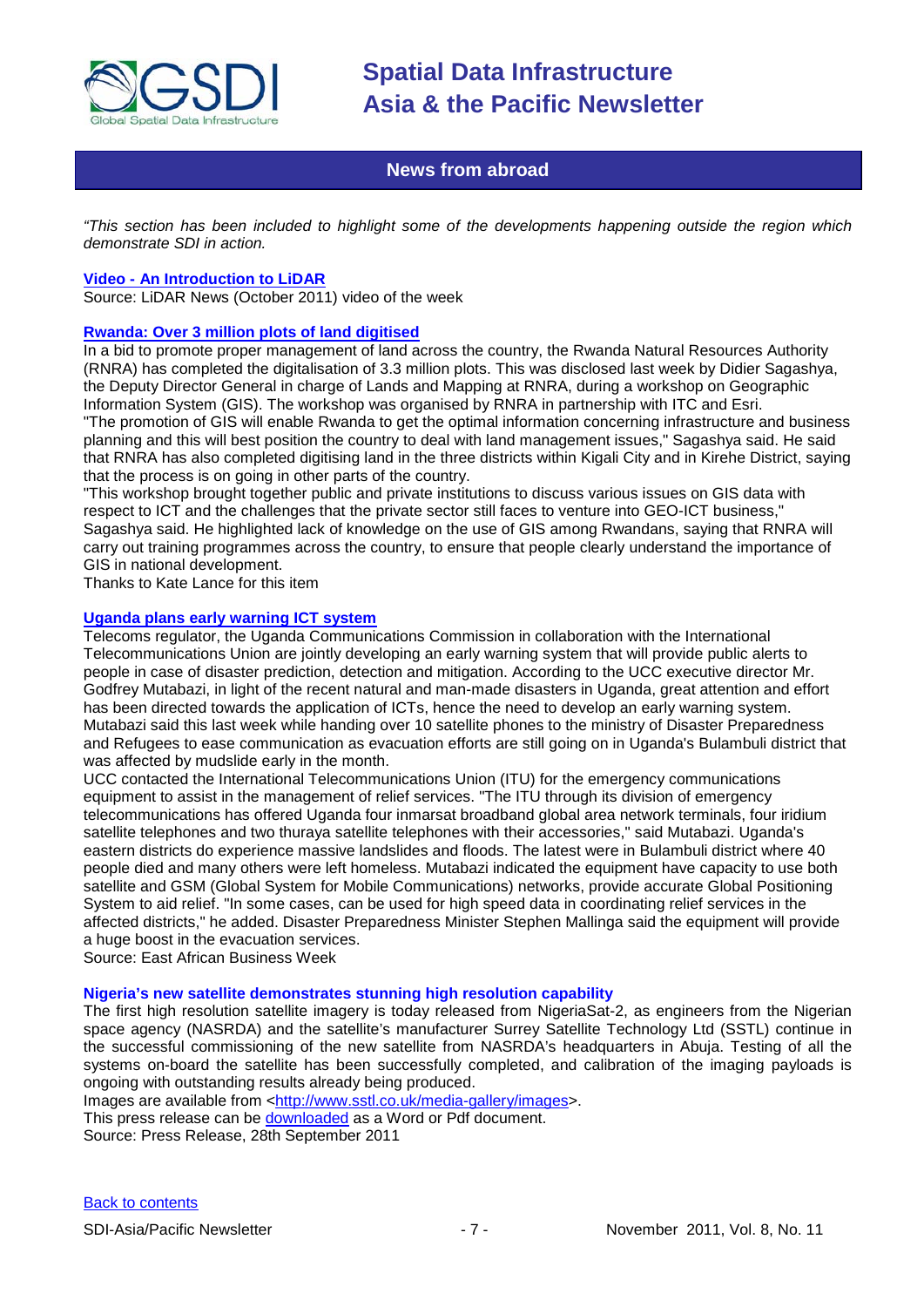

#### **[The Geography of the Death Penalty in the United States](http://geocurrents.info/place/north-america/the-geography-of-the-death-penalty-in-the-united-states)**



Critiques of the death penalty often focus on the United States, one of few democratic countries to impose it. Yet the U.S. government has little to do with the issue, as it is largely a state rather than a federal matter.\* Broadly speaking, the northeast and the upper Midwest have essentially eliminated the practice, while the Southeast and parts of the Southwest impose it regularly. The pattern is of long standing.

Source: GeoCurrents and [Geospatial World Weekly](http://www.geospatialworld.net/newsletter/weekly_newsletter/oct2411.htm)

#### **USGS published historical maps on Web**

The U.S. Geological Survey (USGS) is nearly halfway through its release of more than 250,000 historical topographic maps in high-resolution electronic format, some of which are more than 100 years old. "Older maps are a historical treasure. This collection is an incredible resource," said Mark DeMulder, director of the National Geospatial Program at the USGS. To date, about 90,000 maps of the [Historical Topographic Map Collection](http://nationalmap.gov/historical/) are available at online on the **USGS** website. The remaining 160,000 will be published by year's end. The 3-year project costs about \$1.2 million.

Source: USGS [Thanks to Wonkug Baek for this item]

#### **[The Houston Area GIS Day](http://www.houstonareagisday.org/index.htm)**

The Houston Area GIS Day is the largest showcase of its kind on how Geographic Information Systems are used in the City of Houston and surrounding areas. The first GIS Day was held on **November 2001** at the University of Houston-Downtown campus. **This year, the GIS Day events will be held on Thursday November 10th for both professionals and students**. Check back often for more information. Source: [GISUser](http://www.gisuser.com/content/view/24792/2/)

#### **[Scientists develop new method of lunar mapping](http://www.prweb.com/releases/2011/9/prweb8783058.htm)**

Surveying experts at the Hong Kong Polytechnic University (PolyU) developed methodologies for precise mapping of the Moon. They have developed a unique and innovative approach to the creation of accurate 3D models of the lunar surface. It is based-on intensive analysis of the data captured by the Chinese lunar orbiter ChangE-1 and other lunar exploration missions.

Source: [Geospatial World](http://www.geospatialworld.net/index.php?option=com_content&view=article&id=23029%3Ascientists-develop-new-method-of-lunar-mapping-&catid=74%3Amiscellaneous-research&Itemid=1) & [www.prweb.com](http://www.prweb.com/)

#### **[Mapping the Age of Humans](http://www.theatlanticcities.com/design/2011/10/mapping-age-of-humans/362/)**



This is the age of humans.

At least, that's the argument a number of scientists and scholars are making. They say that the impact of humans on the earth since the early 19th century has been so great, and so irreversible, that it has created a new era similar to the [Pleistocene](http://www.ucmp.berkeley.edu/quaternary/ple.html) or [Holocene.](http://www.ucmp.berkeley.edu/quaternary/hol.html) Nobel Prize winner Paul J. Crutzen even proposed the name Anthropocene, and it's begun to catch on.

#### Source: The Atlantic Cities [website](http://www.theatlanticcities.com/)

[The Atlantic Cities explores the most innovative ideas and pressing issues facing today's global cities and neighborhoods. By bringing together news, analysis, data, and trends, the site is an engaging destination for an increasingly urbanized world.]

#### <span id="page-7-0"></span>[Back to contents](#page-0-0)

**Articles**

#### **[The Need for Assessing Costs of Inefficient Access to Fundamental Spatial Datasets in Least](http://tech.mak.ac.ug/survey/agrc2011/wp-content/uploads/2011/08/The-Need-for-Assessing-Costs-of-Inefficient-Access-to-Fundamental-Spatial-Datasets-in-Least-Developed-Countries-Mwaikambo-and-Haggai.pdf)  [Developed Countries](http://tech.mak.ac.ug/survey/agrc2011/wp-content/uploads/2011/08/The-Need-for-Assessing-Costs-of-Inefficient-Access-to-Fundamental-Spatial-Datasets-in-Least-Developed-Countries-Mwaikambo-and-Haggai.pdf)**

**Abstract -** Convincing decision makers to accept and support SDI

Awareness on the benefits of a Spatial Data Infrastructures (SDI) for sustainable development is strategic in convicting Policy Makers and administrators to accept it and support its development. Contemporary formal approaches of raising SDI awareness have not been successful enough to convince decision makers especially in developing countries to accept and support SDI development initiatives. This paper suggests a slight shift from formal approaches used for raising awareness among policy makers which are based on evaluation of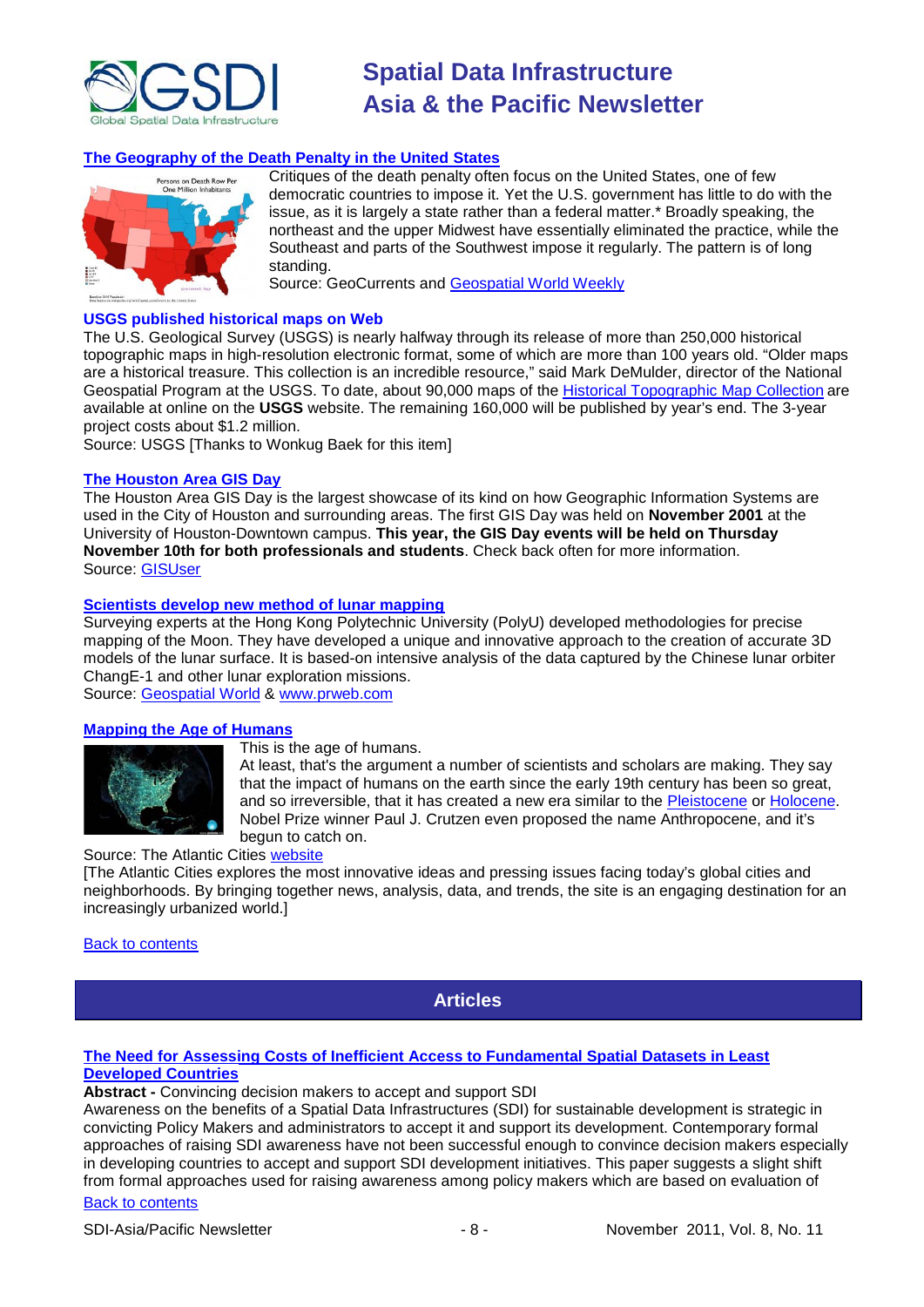

benefits of SDI. Basing on studies from fields of human psychology and economics, the paper argues that negative information such as the damage caused by failing to put in place an SDI is much more effective in convincing decision makers to accept and support SDI than positive information regarding tangible benefits of SDI. The paper reports on how the ability to evaluate costs that spatial data intensive government organizations incur as a result of inefficient access to fundamental spatial datasets would be an important step towards development of the National Spatial Data infrastructure (NSDI). The paper further identifies and clarifies issues that influence these costs and how such assessments can benefit government organizations. **Keywords:** Spatial Data, Spatial Data Infrastructure, SDI Assessment, Cost Benefit Analysis

### **[Surveying with Google Earth](http://www.amerisurv.com/content/view/9160/153/)** by Thomas G. Davis

Over the past few years, I have become convinced that Google Earth represents an extraordinary opportunity to visualize and communicate survey data, though I too was skeptical of its value as a professional land surveying tool in the beginning. At the time, Metzger + Willard, Inc. (MWI) was making AutoCAD base maps with orthophotos in the vicinity of NGS control stations. Our reasoning was that, equipped with the orthophotos, party chiefs could more quickly find unfamiliar job control, but the amount of time spent in the office to prepare the maps was significant. The first timesaving measure we took was simply to add Google Earth placemarks at control station locations, set the view size for print output, save an image, and print it. Initially, I made static KML maps of NGS control in our ten-county service area with links to datasheets, and then realized that what I really wanted was real-time access to the latest NGS data, not just for datasheets, but also for the placemarks themselves. NGSCS (see ["Visualizing National Geodetic Control Stations in Google Earth,](http://www.amerisurv.com/content/view/5514/153/)" November 2008) was the first tool in the Earth Survey geodetic toolkit. We are currently able view output from NGSCS in Google Maps on an Android smartphone or pad and dispense with printed maps and datasheets altogether. The second major application in the Earth Survey toolkit was QUADS (see "USGS Quadrangles in Google [Earth,](http://www.amerisurv.com/content/view/6640/153/)" October 2009), which includes USGS orthoimagery, topo maps, and a quadrangle index. The 24k quadrangle map sometimes represents the best available topographic information, and QUADS provides access to thousands of high-resolution, georeferenced PDFs (GeoPDFs), which are now supported by Global Mapper. USGS topos often make a good base map for large-scale planning, permitting, and presentation, or may be required by a permitting body. Merely knowing the 24k quad name can be the key to finding other survey data that is categorized by USGS quadrangle.

The third major application, described in this issue, provides direct access to real-time BLM data, including section geometry and land records. If you work in a public land state, I do not need to emphasize the importance of the PLSS. For others, I hope that the topic may be of historical or academic interest. Source: The American Surveyor

**[Land Information Management in Uganda: Current Status](http://tech.mak.ac.ug/survey/agrc2011/wp-content/uploads/2011/08/Land-Information-Management-in-Uganda-Current-Status-Wabineno-et-al.pdf)** by L. M. Wabineno, M. Musinguzi, P. Ekbäck **Abstract:** This paper presents the current status of land information management system in Uganda, the different problems faced with the system and the practical solutions to the problems. Land is the basic element of development and more especially in developing countries such as Uganda. A good land administration system is a prerequisite for proper land management and information about parcels of land is the basis on which a good land administration and land information system can be built. In this review, issues and problems pertaining to land information management in Uganda are examined. The roles of various stakeholders, the nature and format of the information are discussed and how handling of this information has affected land administration in Uganda. Furthermore, the various efforts being taken by the government of Uganda in addressing land administration problems are highlighted. Finally, possible solutions to the land information handling problems in Uganda are proposed.

Keywords: Land Information Management, Land Registration, Land Information System

**Spatial Data Infrastructure - [The Missing Piece in Zimbabwe's Economic Recovery Plan](http://tech.mak.ac.ug/survey/agrc2011/wp-content/uploads/2011/08/Spatial-Data-Infrastructure-The-Missing-Piece-in-Zimbabwe%E2%80%99s-Economic-Recovery-Plan-Shoko-and-Njike.pdf)** by Shoko & Njike **Abstract:** Africa as a continent and more specifically Zimbabwe as a country, faces several developmental issues which research has shown can be managed and minimized through open access to spatial data. Spatial Data Infrastructure (SDI) helps in the efficient use, management, manipulation and dissemination of spatial data for the benefit of communities and nations. Research results on evaluating implementation challenges have indicated that SDI is not yet at an acceptable level in most developing countries whose economies are weak. This paper reviews the economic policies employed in pre and post recession Zimbabwe and relates these to the financial benefits that an SDI can bring if viewed as a missing link in recovery policies. Zimbabwean economy is today characterized with high import indexes, poor health, education and sanitation systems. Her current economic plan focuses on increased investment, reduced fiscal expenditure and improved humanitarian standards. This paper motivates SDI as a powerful tool that Zimbabwe needs to attract investors and complete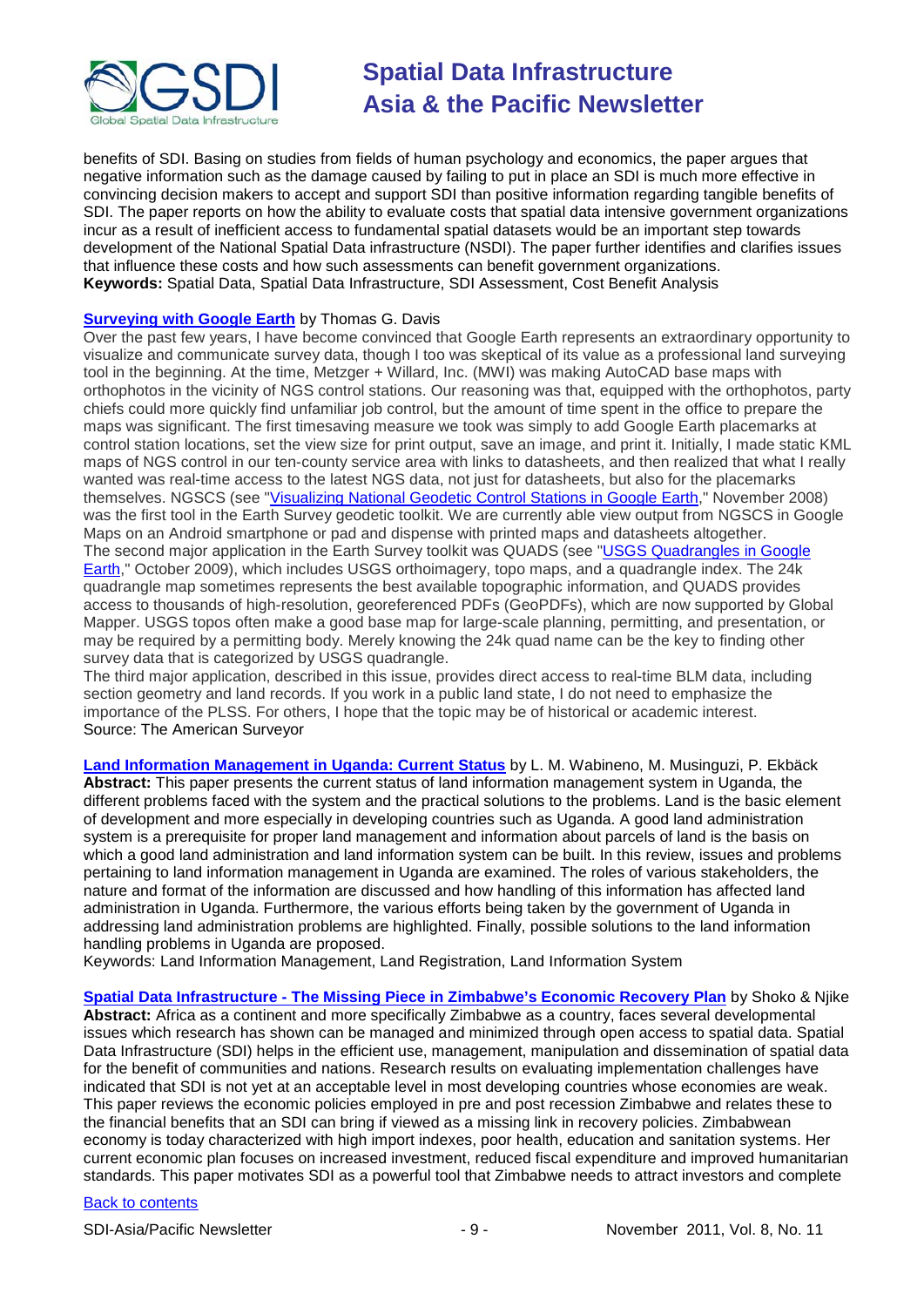

the thrust of her recovery plan. Most of the issues addressed in economic policies have a spatial component which SDI can easily manage. Key stakeholders in the economic recovery equation such as investors require open access to information to build confidence for decision making. The paper concludes by proposing SDI as a catalyst that was missing in facilitating economic restoration. It proposes a direct link between SDI implementation and economic growth using the Zimbabwe case. SDI is often an abstract issue in developing nations in the sense that decision makers fail to appreciate how it can improve the livelihood of ordinary citizens often because it is marketed under a highly scientific banner. Tying SDI to economic benefit creates a new language of discussion for its support and motivates its implementation in developing nations like Zimbabwe. Keywords: Economy, Value, Developing, Geo-spatial, Stakeholders, Implementation

#### **[Environmental sensitivity mapping for shoreline management planning](http://www.geospatialworld.net/index.php?option=com_content&view=article&id=23207%3Aenvironmental-sensitivity-mapping-for-shoreline-management-planning&catid=156&Itemid=28&Itemid=41)** by Tania Golingi & Annie Ong Hui Nee

The requirement for shoreline management planning is recognised around the world and in particular in developing nations where development has resulted in mounting resource utilisation pressures along the countries' shorelines and coastal areas. Integrated shoreline management planning must take into account the often conflicting goals of development or resource exploitation versus conservation of sensitive habitats and sustainable resource exploitation. A spatially anchored description of the existing environment and the issues faced along each discrete stretch of shoreline is thus the basis of shoreline management planning. Geospatial tools have been instrumental in informing shoreline management strategies due to the ability to integrate and synthesise information on sensitivities, vulnerabilities and opportunities along the coast. This article provides examples where such GIS methods have been used to produce environmental sensitivity mapping for the purposes of integrated shoreline management and discusses the data requirements and limitations of data availability and accuracy experienced. The examples given in this article include case studies from Malaysia, namely the Labuan and Melaka State Integrated Shoreline Management Plans, and on a more regional level, the Shoreline Management Strategy for Kenya.

Source: GeoSpatial World

#### **[Assessment of GIS Data Interoperability in Uganda](http://ijsdir.jrc.ec.europa.eu/index.php/ijsdir/article/viewFile/219/270)**

Article under Review for the International Journal of Spatial Data Infrastructures Research **ABSTRACT**

In this paper, the authors present and discuss the data interoperability issues that are considered to place the greatest limitation to the utilization of GIS Technology in Uganda and other similar developing countries. Semantic similarity assessment and geometrical integration assessment are applied to spatial datasets from the major providers of spatial data in Uganda. The major semantic issues are identified as either those originating from different approaches to spatial feature development by institutions, or using 'equivalent' spatial data in models that were designed for other environments. Geometrical Integration issues are identified as variations in scale, projections and local adjustments, to generic spatial reference systems and variations in approaches to seamless mapping for UTM projection in Uganda. Documentation of data and legislation on SDI are recommended as key solutions to the interoperability issues in Uganda. **Keywords:** GIS, Interoperability, Semantic, Uganda, SDI, Data Integration

#### **[New approach to land valuation in Vietnam](http://www.geospatialworld.net/index.php?option=com_content&view=article&id=23302%3Anew-approach-to-land-valuation-in-vietnam&catid=140%3Aland-information-system-overview&Itemid=41)** by Tran Trong Duc & Nguyen The Bach **Introduction**

Land is a special commodity, establishing and issuing land price is an activity prescribed by Vietnamese Land Law 2003. Every year, on January 1, the provincial/municipal governments issue land price regulations. Land prices as set in these regulations form the basis for calculation of financial charges, fees and any other financial obligations concerning uses of land. Land prices are separately regulated for urban and rural regions. In each region, land prices are set specifically for each main street and then for areas around that street depending on positioning levels. Determination of positioning level of a land parcel depends on its spatial relationships with its surrounding streets.

In other countries, land valuation is based-on GIS software by the concerning government body. On the other hand, in Vietnam, while the number of land parcels to be managed and priced by an administration unit is huge, its staffs carry out the task manually using print or digital cadastral maps with reference to land price tables issued by the government. It happens due to the lack of application software which can automatically determine the price of a particular land parcel by analysing its location and its complex spatial relationships with its surrounding network of streets and alleys. The current situation thus presents great difficulty for staffs. To deal with this problem, specifications in related regulations as well as the method used to assign positioning levels and determine land value have been investigated and analysed, then based on the understanding of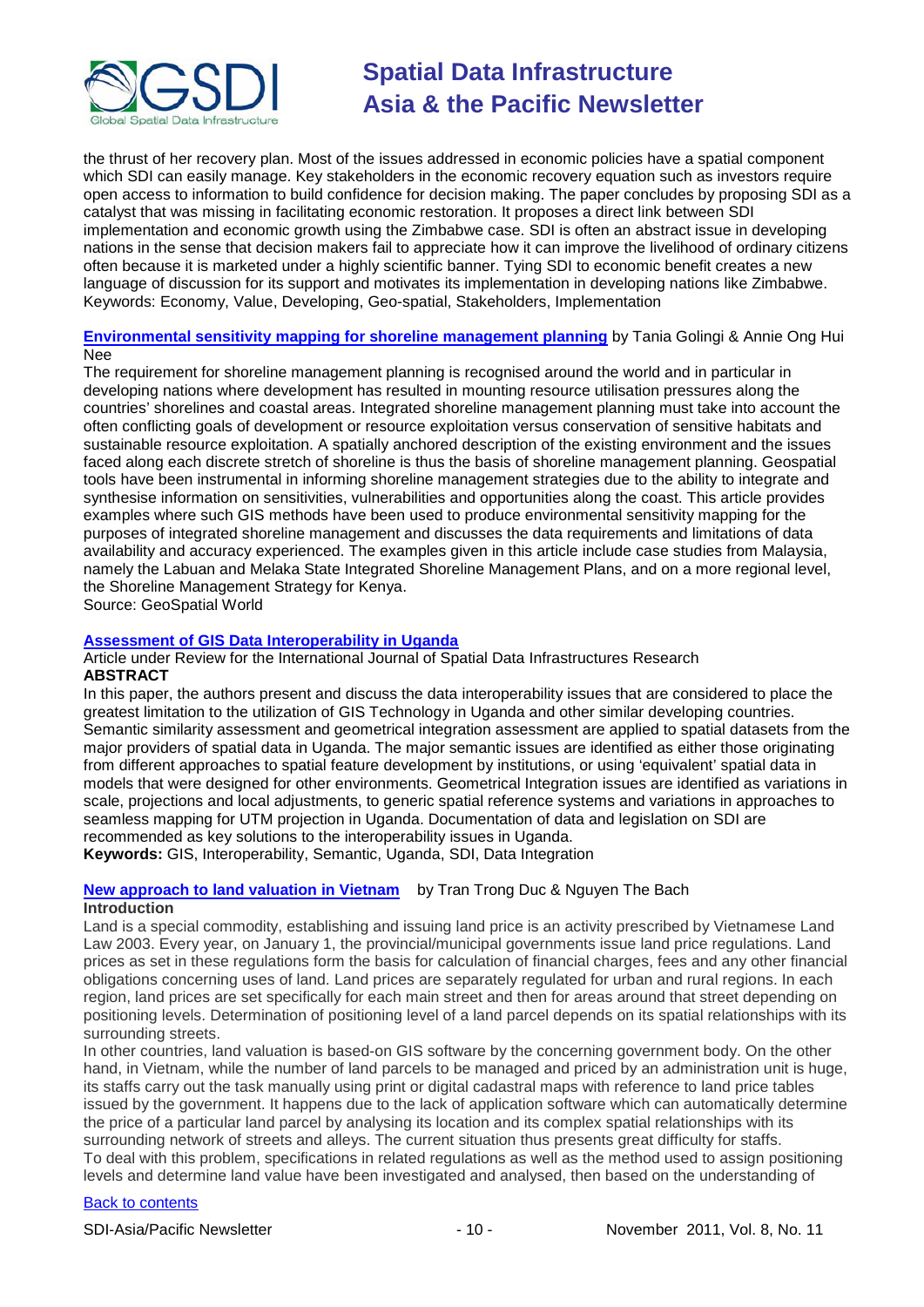

these practices a computational model is designed. Based-on this design and using ArcGIS Engine Developer Kit and VB.NET programming language, a software for managing and valuing land parcels has been developed. The software is tested for land parcels of Long Thanh District in Dong Nai Province of Viet Nam. Source: Geospatial World

#### **[High-Precision VFX](http://www.pobonline.com/Articles/Article_Rotation/BNP_GUID_9-5-2006_A_10000000000001108196)** by Christine L. Grahl

The push to achieve ever-more-stunning visual effects in films and video games is creating new opportunities for surveyors and other spatial data management experts. Source: Point of Beginning

#### **[Traversing the law: The Surveying Body of Knowledge](http://www.pobonline.com/Articles/Column/BNP_GUID_9-5-2006_A_10000000000001108016)** by Jeffery N. Lucas

A small and relatively obscure session was held at the 2011 Survey Summit in San Diego on the "Surveying Body of Knowledge." I stumbled across the session quite by accident and thought I would sit in and hear what was being said. The experience was both enlightening and unsettling. Source: Point of Beginning

#### **[Land Surveying: The Lost Profession](http://www.profsurv.com/magazine/article.aspx?i=71004)**

In my 35-year tenure as a land surveyor working around the world and conducting seminars and courses, I've found that many surveyors do not know the genesis of our profession. Yet, knowledge of our profession's history is crucial to ensuring its future.

<span id="page-10-0"></span>Source: Professional Surveyor Magazine

### **Books and Journals (including Videos and Web publications)**

#### **[Spatial Data Infrastructures in Context -](http://www.vector1media.com/2011102123665/Article/Book-Review/spatial-data-infrastructures-in-context-north-and-south.html) North and South**

Discusses both technological and non-technological obstacles, policies and mechanisms with respect to the implementation of spatial data infrastructures (SDI). With an emphasis on nontechnology issues such including legal, policy, copyright, liability and compatibility factors, the editors provide a wealth of information aimed at improving access, interoperability and affordability with reference to SDI. This book contains content that is applicable to both public and private participants.

Source: Vector One Media

**[Thoughts on the Geospatial industry, Open Standards and Open Source](http://cameronshorter.blogspot.com/2011/06/memoirs-of-cat-herder-coordinating.html)** Cameron Shorter's blog

#### **[SDI Magazine](http://www.sdimag.com/)**

**[Mother Pelican: A Journal of Sustainable Human Development](http://www.pelicanweb.org/solisustv07n08page1.html)** The August 2011 issue has been posted:

**[LiDAR News, Vol 1, No 18](http://www.lidarnews.com/newsletter/Vol1No18.htm) (October 2011)**

**[Think Quarterly](http://thinkquarterly.co.uk/#aboutthebook)** – Google's new on-line magazine

**[Coordinates](http://mycoordinates.org/pdf/june11.pdf)** monthly magazine

**[SERVIR-Africa community news](http://www.servirglobal.net/africa/en/News/CommunityNews.aspx)**

**[The American Surveyor newsletter](http://www.amerisurv.com/newsletter/20JUL2011.htm)** (20 July)

**GISuser - [GIS and Geospatial Technology](http://www.gisuser.com/) News**

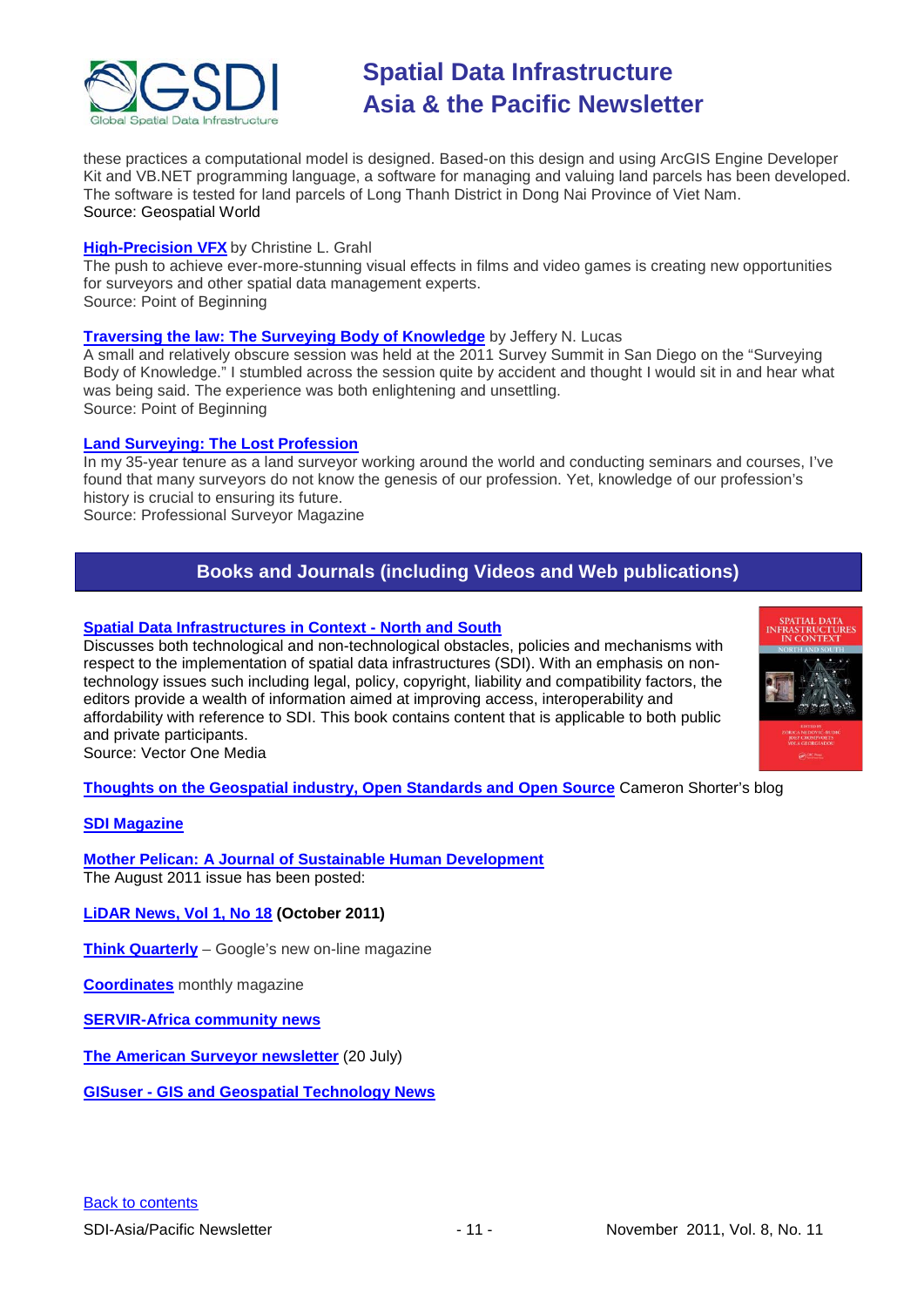

### <span id="page-11-0"></span>**Just for Fun!**



### **[The Amazing 'Throwable Panoramic Ball Camera'](http://www.theatlantic.com/video/archive/2011/10/the-amazing-throwable-panoramic-ball-camera/247089/)**

[Jonas Pfeil,](http://jonaspfeil.de/ballcamera) a student at the Technical University of Berlin, noticed that there was no easy way to take a complete spherical, panoramic photograph. Even if you had enough cameras and the right software, you would still have the problem of a tripod or camera mount blocking one angle. The solution? A rubber ball camera -- just toss it in the air.



Source: The Atlantic magazine

#### **[The Esri Occupy Wall Street Social Media Map](http://www.gisuser.com/content/view/24891/2/)**

Once again, Esri has published another interesting Social news map, this time touching on the topic of Occupy Wall Street. Recall the social news maps from Esri use Esri WMS technology to scrape popular social media streams (youtube, Flickr, Twitter) and share the geo-located news tips on a friendly map interface. [See the map online HERE](http://www.esri.com/news/maps/2011/occupy-wall-street-map/index.html)

Source: GISUser

#### **[Converting British National Grid to Latitude and Longitude](http://hannahfry.co.uk/2011/10/10/converting-british-national-grid-to-latitude-and-longitude/)** by [Hannah](http://hannahfry.co.uk/author/hannahfry/) Fry

[the author] recently started to deal with a lot of geographical data in [her] research and [began]n to realise it is difficult to go to long without stumbling across the sticky world of map projections – something [she] knew almost nothing about a year ago.

There is a nice blog post explaining the background by [James Cheshire](http://spatialanalysis.co.uk/2011/03/flattening-the-earth/) which [she does not] attempt to reproduce, but explanations aside, [she] found [herself] today trying to convert a long list of British National grid coordinates into Latitude and Longitude. Source: Hannah Fry's homepage and [Geospatial World Weekly](http://www.geospatialworld.net/newsletter/weekly_newsletter/oct2411.htm)





### **[This Is Probably as Close as You'll Get to Being an Astronaut](http://www.theatlantic.com/video/archive/2011/10/this-is-probably-as-close-as-youll-get-to-being-an-astronaut/247483/)**

[NASA](http://www.nasa.gov/) recently released [these spectacular time-lapse videos of Earth,](http://eol.jsc.nasa.gov/Videos/CrewEarthObservationsVideos/) created from thousands of photographs taken by astronauts on board the [International Space Station.](http://www.nasa.gov/mission_pages/station/main/index.html) We've edited together the highlights, which include soaring over the Mediterranean, North America, the Middle East, and Africa. Keep an eye out for the red and green [aurora borealis and australis](http://en.wikipedia.org/wiki/Aurora_(astronomy)) over the poles, as well as bursts of lighting in the clouds. Source: The Aatlantic magazine

#### **[Lytro's Camera Shoots First, Focuses Later](http://gadgetwise.blogs.nytimes.com/2011/10/19/lytros-camera-shoots-first-focuses-later/)**

With Lytro's camera, you can focus on any point in an image taken with a Lytro after you've shot the picture. Source: New York Times

#### <span id="page-11-1"></span>**[Back to contents](#page-0-0)**

### **Training Opportunities**

#### **Spatial Data Infrastructures (SDI), latest trends and research**

**Venue:** Leuven, Belgium

**Dates:** 7th to 11th November 2011 (Previously scheduled for July) **Seminar website** [http://www.spatialist.be/eng/act/20111107\\_SDIseminar.html](http://www.spatialist.be/eng/act/20111107_SDIseminar.html)

### **[National Water Information Briefings](http://e.bom.gov.au/pub/pubType/EV/pubID/zzzz4e92699329bf8198/nc/zzzz4e926d1b050c9019/interface.html)** Free registration

For those interested in Bureau of Meteorology's (BoM) "Hydrological Geospatial Fabric project", a series of briefings and workshops will be held in Australian capital cities this November. The Geofabric enables mapping and modelling of important hydrological features by the BoM such as rivers, lakes, reservoirs, dams, canals and catchments.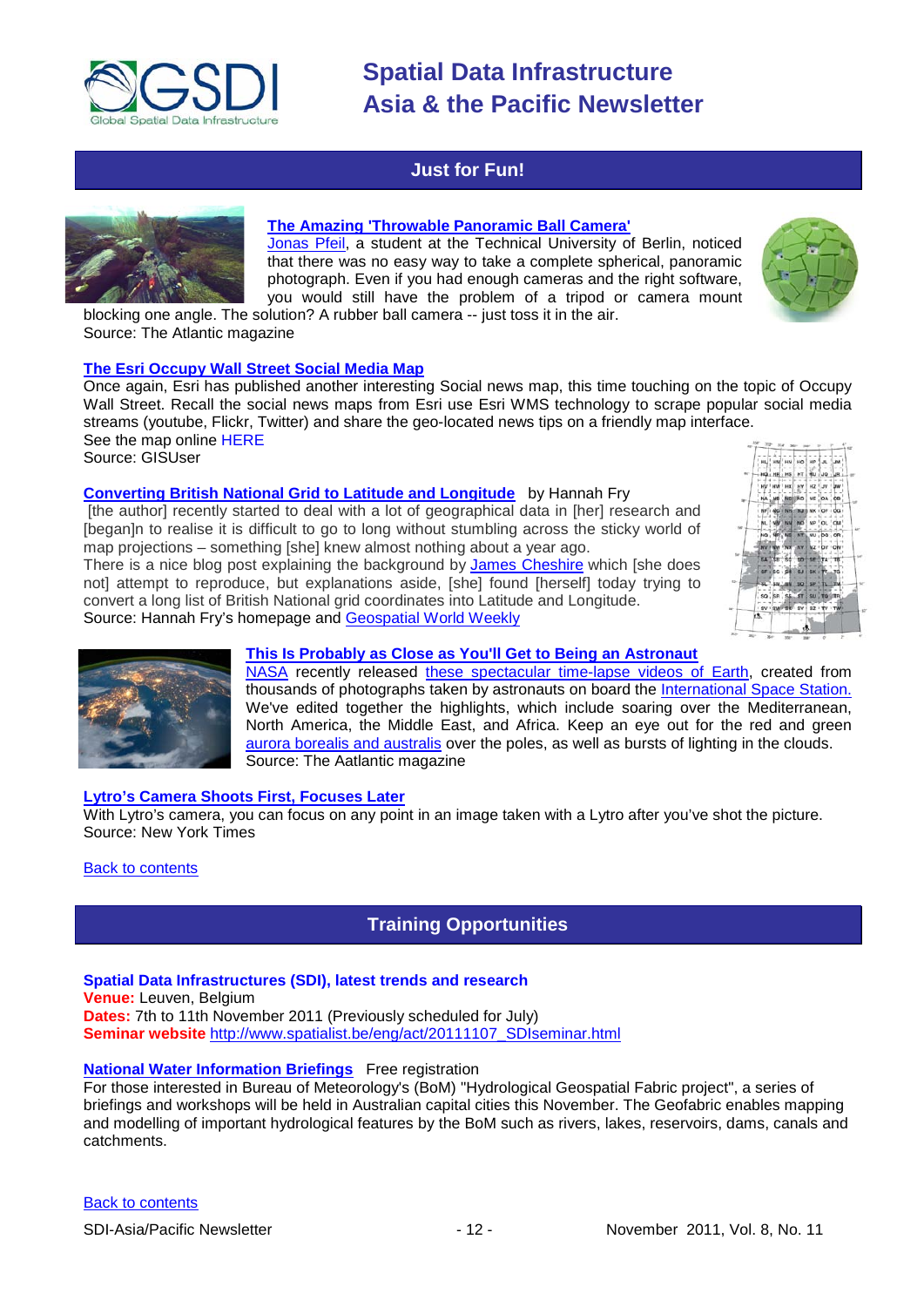

#### **11th NCCR Climate Summer School, 9-14 September 2012, Ticino, Switzerland**

The NCCR Climate, Switzerland's Centre of Excellence in Climate and Climate Impact Research, invites young scientists to join leading climate researchers in a scenic southern Swiss Alpine setting on the occasion of the 11th International NCCR Climate Summer School 2012.

The Summer School is focusing on the theme "the water cycle in a changing climate". This theme has been chosen due to its paramount importance in terms of both scientific challenges and pressing societal concerns. The specific topics to be addressed include:

- Observed variations of the water cycle.
- Physical processes governing the hydrological response to climate change,
- Scenarios of the water cycle in a changing climate,
- Anticipated impacts.

The Summer School invites young researchers from all fields of climate research. The courses cover a broad spectrum of climate and climate impact research issues and foster cross-disciplinary links. Each topic includes keynote plenary lectures and workshops with in-depth discussion in smaller groups. All summer school participants present a poster of their research and there will be ample opportunity for discussion.

The Summer School is open to young researchers (PhD students and Post-Docs) worldwide. Participation is highly competitive and will be limited to a maximum of 70. The registration fee (1400 CHF) includes half board accommodation, excursion and teaching material. A small number of grants will be available for students from developing countries (i.e. non-OECD countries).

**Deadline for applications:** 20 December 2011. Successful applicants will be notified in February 2012.

Detailed information and the application form are available at

[<http://www.nccr-climate.unibe.ch/summer\\_school/2012/>](http://www.nccr-climate.unibe.ch/summer_school/2012/). Contact: University of Bern, NCCR Climate Management Centre, Zähringerstrasse 25, CH-3012 Bern,

Switzerland, mailto: [<nccr-climate@oeschger.unibe.ch>](mailto:nccr-climate@oeschger.unibe.ch)

Telephone +41 31 631 31 45, Telefax +41 31 631 43 38.

#### **[Large-Scale 3D Laser Scanning: The Complete Process](http://www.faro.com/site/resources/details/1373?CampaignId=70170000000bbwr)**

Don't worry if you missed the live webinar, "Large-Scale 3D Laser Scanning: The Complete Process". It's now available online for you to watch any time!

#### **[e-Learning for the Open Geospatial Community](http://elogeo.nottingham.ac.uk/xmlui)**

We are pleased to inform that the course repository for the ELOGeo (An e-Learning Framework for Using Geospatial Open Data, Open Source and Open Standards) project is ready.

ELOGeo is a JISC-funded project based at the Centre for Geospatial Science, the University of Nottingham in partnership with the Mimas Centre of Excellence at the University of Manchester. ELOGeo main collaborators are Open Source Geospatial Foundation, Open Geospatial Consortium (OGC), Ordnance Survey, Open Nottingham, International Cartographic Association (ICA) and gvSIG Association. [More details of ELOGeo.](http://elogeo.nottingham.ac.uk/index.html)

#### **gvSIG Training platform opens with a first course for gvSIG users**

The gvSIG Association tries to increase its learning offer through online courses, publishing a new learning platform: gvSIG Training. In parallel, the gvSIG Association launches its official certification program. It's a step forward in the training processes in free geomatic, creating an online training centre, that contributes to the spreading as well as to the sustainability of the gvSIG project. Training without geographic barriers, and with the best professionals.

In this platform, you will find courses in several languages to learn to use the different applications of the gvSIG project, in a user level as well as in a developer one. The courses list will be extended gradually with different gvSIG and free geomatic specialization courses (databases, map servers...), with the objective of covering the different needs of the Community.

The courses offered by gvSIG Training are part of the training routes that are required to obtain the gvSIG official certification.

For further information:

- gvSIG Training: [<http://gvsig-training.com/>](http://gvsig-training.com/)

- gvSIG Certifications: [<http://www.gvsig.com/services/certification>](http://www.gvsig.com/services/certification)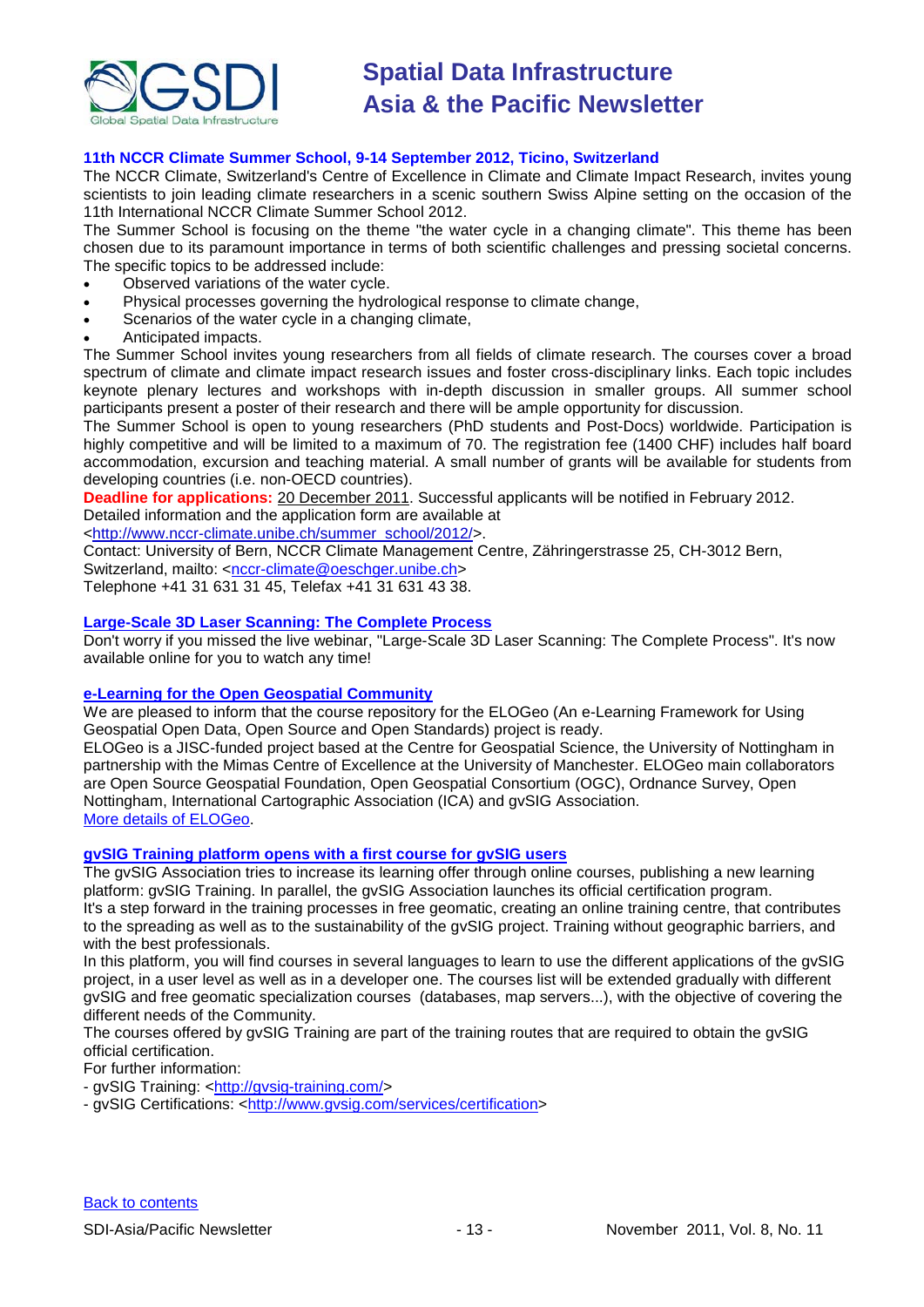

#### **GIS Courses by Distance Education NSW Riverina Tafe**

The courses listed below are all full Geographic Information Systems courses which can be studied over a number of semesters by distance study pathways.

[Certificate III in Spatial Information Services \(GIS\)](http://www.rit.tafensw.edu.au/nec/nrme/giscourses#Cert III in Spatial Information Services (CPP30109)) [Certificate IV in Spatial Information Services \(GIS\)](http://www.rit.tafensw.edu.au/nec/nrme/giscourses#Cert IV in Spatial Information Services (CPP40209)) [Diploma of Spatial Information Services \(GIS\)](http://www.rit.tafensw.edu.au/nec/nrme/giscourses#Diploma of Spatial Information Services (CPP50207))

Sourc[e: NSW River](http://www.rit.tafensw.edu.au/nec/nrme/giscourses)

#### **[Participatory Spatial Information Management and Communication Training Kit now available on-line](http://www.cta.int/en/About-us/CTA-news/Participatory-Spatial-Information-Management-and-Communication-Training-Kit-now-available-on-line)**

Co-published by CTA and IFAD in English and Spanish, the Training Kit is a unique product that can be tailored to meet user needs, ensuring that employees get the best training available on Participatory Spatial Information Management and Communication.

The [online version](http://pgis-tk.cta.int/) was launched at the beginning of March 2011. The DVD version was launched in December 2010. The Training Kit contains 15 Modules, each presented through a series of Units. Modules cover the entire spectrum of good developmental practice – from mobilising communities to developing a communication strategy based on the outcome of participatory mapping activities. The Modules touch on topics such as the fundamentals of training, ethics and community groundwork and processes as well as the more technical low-, mid- and high-tech participatory mapping methods.

Users decide what they want to cover and when. The product has been developed using the Multimedia Training Kit (MMTK) approach – which allows you to pick and choose those Modules, Units and components that best suit your particular requirements and develop a curriculum to suit your specific needs. **Publishers:** Technical Centre for Agricultural and Rural Co-operation ACP-EU (CTA), Wageningen, The

<span id="page-13-0"></span>Netherlands and International Fund for Agricultural Development (IFAD), Rome, Italy Source: [The Centre for Agricultural and Rural Cooperation](http://www.cta.int/en/About-us/Who-we-are)

### **Funding Opportunities, Awards, Grants**

#### **[Award to encourage young geospatial scientists](http://geospatialworld.net/index.php?option=com_content&view=article&id=23094%3Aaward-to-encourage-young-geospatial-scientists-&catid=81%3Amiscellaneous-award&Itemid=1)**

To encourage young researchers working in the areas of geospatial science and technologies, Rachapudi Kamakshi Memorial Trust has instituted the Rachapudi Kamakshi Memorial Gold Medal for 'Young Geospatial Scientist™.' The award, consisting of a gold medal, citation plaque and a certificate of merit, will be awarded annually during the biggest congregation of geospatial community in the country, India Geospatial Forum (previously known as 'Map India') during 8-9 February 2012.

Source: Geospatial World Weekly

#### **Foreign Scholar Travel Award**

#### **U.S.- IALE Foreign Scholar Travel Award**

#### **27th Annual Symposium - Informing Decisions in a Changing World,**

Newport, Rhode Island, April 8 - 12, 2012 PURPOSE

The United States Regional Association of the International Association for Landscape Ecology (US-IALE) has a program to support attendance at the annual meeting by landscape ecologists from foreign countries and to foster international exchange about advances in landscape ecology.

THE AWARD

The award recipients will receive US \$1,200 at the Annual Meeting. It is the recipients' responsibility to make all transportation arrangements and cover all transportation and lodging costs associated with participating in the meeting.

**ELIGIBILITY** 

1. Applicants are NOT eligible if:

the applicant is a citizen or current resident of the United States or Canada,

the applicant is a citizen of a G7 country (France, US, Britain , Germany , Japan , Italy ),

the applicant (of any nationality) is currently studying in the United States or Canada,

the applicant (of any nationality) received a Master's or Doctorate at an institution in the United States or Canada,

previous recipients are also ineligible.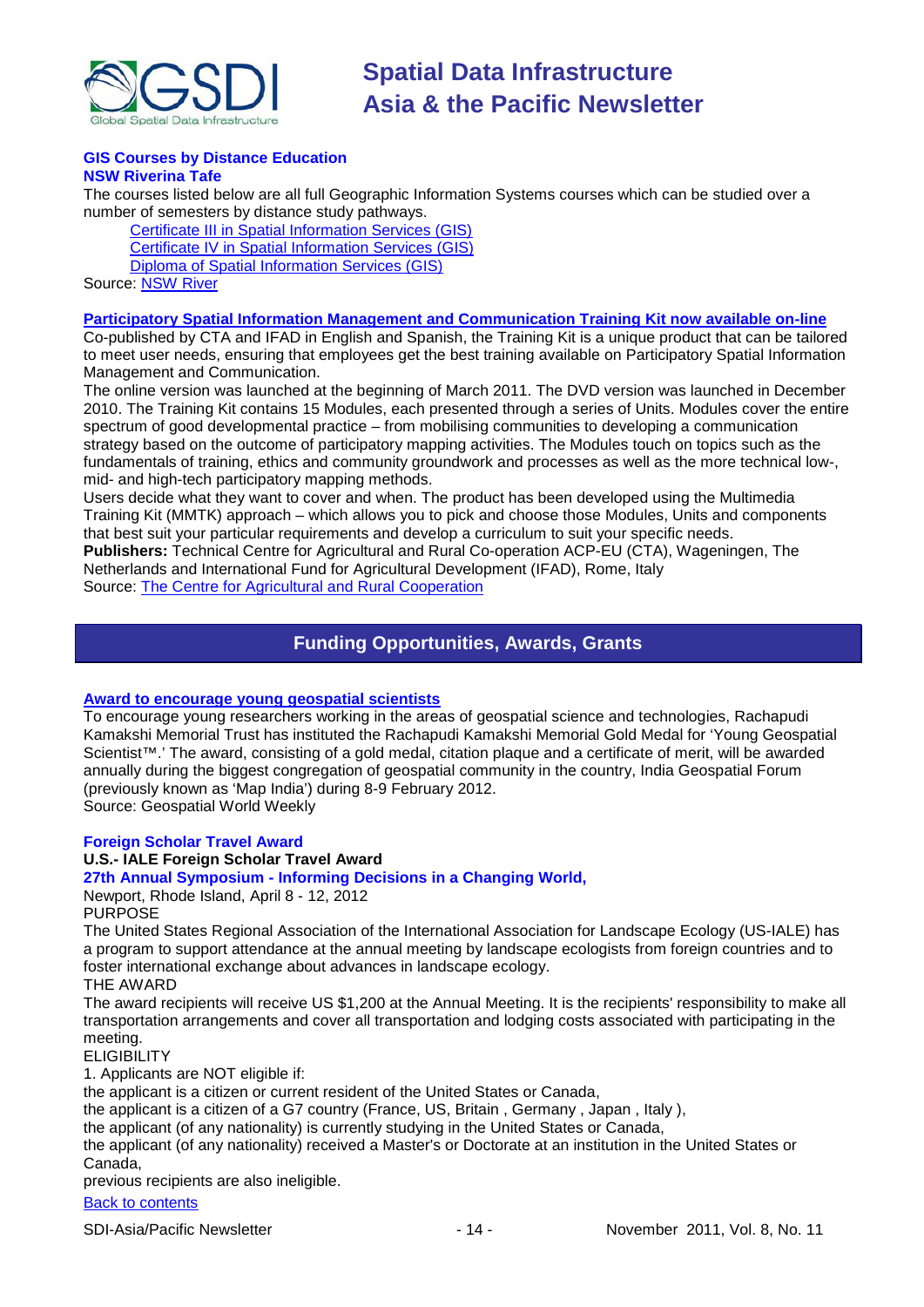

2. Applicants must submit an abstract for a paper or poster presentation at the 2012 conference. You must submit your abstract to the conference organizers by **16 December 2011**.

#### **SELECTION CRITERIA**

1. Scientific merit and application to landscape ecology. We will favor applicants who demonstrate that their research (i) advances the scientific basis of landscape ecology, and/or (ii) the application of landscape ecology for natural resource protection or management. New and established landscape ecologists are encouraged to apply.

2. Financial need. Applicants must have demonstrated financial need and show that without FTSA support, they would not be able to attend the Conference. Applicants currently studying or residing in G7 countries must demonstrate the extent to which they have pursued travel funding from their host institution.

3. Professional development. Applicants must demonstrate that attending the US-IALE Conference will represent a significant professional opportunity for developing their expertise in landscape ecology and establishing working relationships with landscape ecologists from other countries. We may favor applicants in earlier career stages.

4. Geographical representation. Selection may be made to maximize the number of countries and regions represented.

5. Clarity of English and expression.

#### **HOW TO APPLY**

All application materials must be in English.

Incomplete applications will not be reviewed. A complete application contains the following:

1. Name, Institution, Email address, Postal Address, Citizenship.

2. Curriculum vitae (maximum 4 pages).

3. Title and abstract of the paper or poster you will present at the Conference. The abstract should also be independently submitted to the conference organizers.

4. A summary of your research (750 words maximum) explaining how your research extends the scientific basis or application of landscape ecology (see Selection Criteria listed above).

5. Statement on what you hope to gain professionally from attending the US-IALE Conference (200 words maximum).

6. An explanation (200 words maximum) of why you need financial assistance to attend the conference (see Selection Criteria listed above).

Submit your abstract to the conference organizers by **16 December 2011** at the conference website. **Submit your FSTA application materials to the address below by 16 December 2011.**

Submit FSTA application materials by email to: [<ddonnerwright@fs.fed.us>](mailto:ddonnerwright@fs.fed.us), or by post (please include electronic copy) to Deahn Donner, Northern Research Station, Institute for Applied Ecosystem Studies, 5985 County K, Rhinelander, WI 54501

Acceptable formats include Microsoft Word, Wordperfect, Rich Text Format and Adobe Acrobat (pdf). Please put all materials into a single file with your last name included in the filename (e.g., Donner\_FSTA\_2012). Files will be returned if materials are not combined into a single file.

Awards will be announced on or before 13 January 2012.

#### **MORE INFORMATION**

U.S.IALE: [<http://www.usiale.org/>](https://owa.unimelb.edu.au/owa/redir.aspx?C=cc26440cce5c4277a5bc62fda37f4bd0&URL=http%3a%2f%2fwww.usiale.org%2f)

2012 Annual Conference:[<http://www.usiale.org/newport2012/>](https://owa.unimelb.edu.au/owa/redir.aspx?C=cc26440cce5c4277a5bc62fda37f4bd0&URL=http%3a%2f%2fwww.usiale.org%2fnewport2012%2f)

Other questions -- email us at [<ddonnerwright@fs.fed.us>](mailto:ddonnerwright@fs.fed.us)

U.S. - IALE FOREIGN SCHOLAR TRAVEL AWARD COMMITTEE

Members: Deahn Donner (Committee Chair, US Forest Service), Kathy Vigness-Raposa (Committee Co-Chair, Marine Acoustics), Sam Riffell (Mississippi State University), John Bissonette (Utah State University), Robert Corry (University of Guelph), Nancy McIntyre (Texas Tech University), Martin Simard (University of Wisconsin). Email: [<kathleen.vigness@marineacoustics.com>](mailto:kathleen.vigness@marineacoustics.com)

<span id="page-14-0"></span>[Back to contents](#page-0-0)

### **Employment Opportunities**

**[Post Doc Soil Scientist/Ecologist,World Agroforestry Centre, Abidjan, Cöte d'Ivoire](http://www.worldagroforestry.org/careers/post-doc-soil-scientistecologist)**

**Deadline:** November 4, 2011

[Back to contents](#page-0-0) ICRAF has developed methods for landscape level measurement and mapping of vegetation and soil health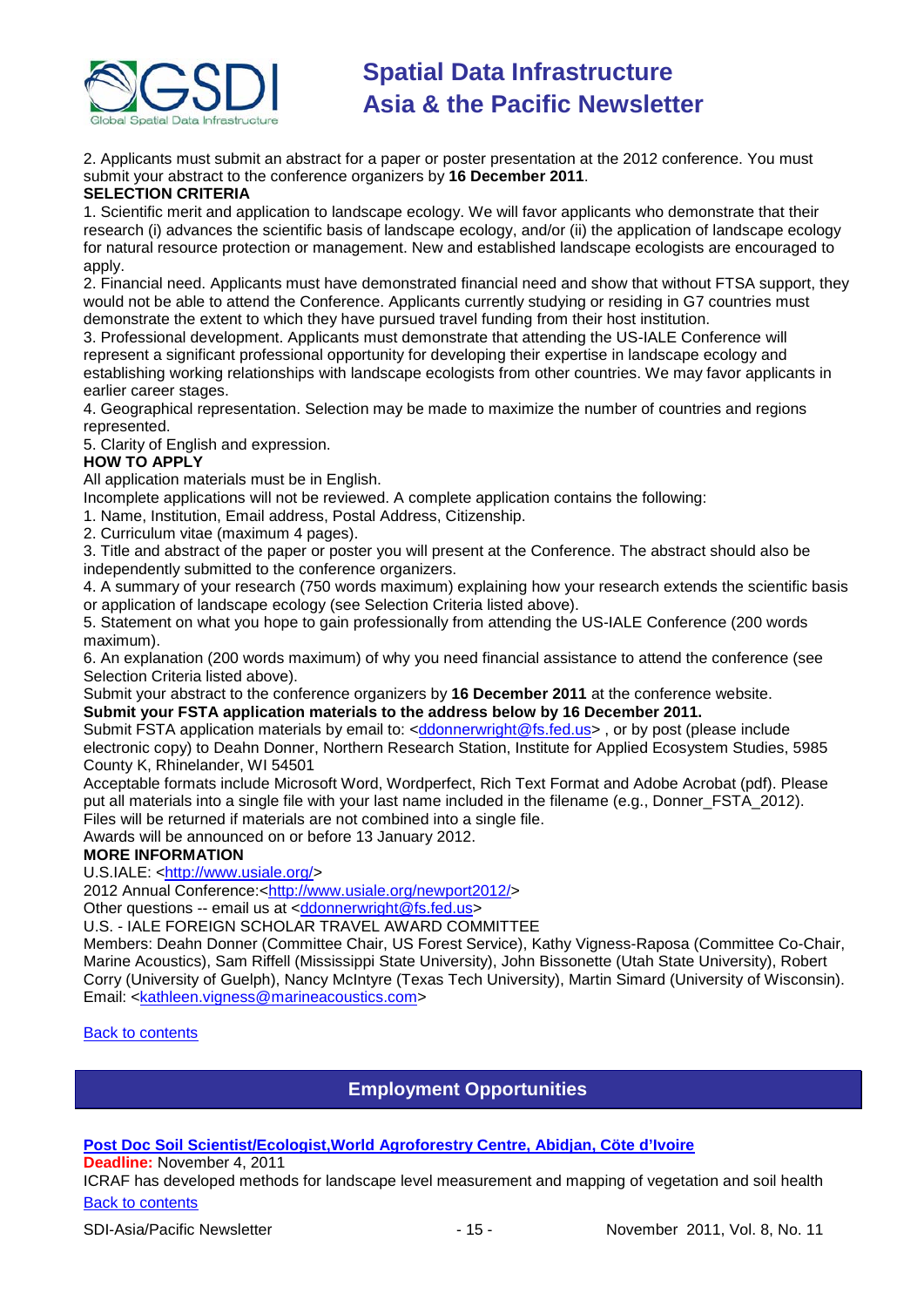

using a combination of remote sensing, systematic field survey and new photon-based soil analytical techniques. The results are used to help target sustainable land management and agroforestry interventions, provide a baseline on ecological conditions, and monitor intervention impacts on the natural resource base. ICRAF is already applying these methods under the Africa Soil Information Service [\(www.africasoils.net\)](http://www.africasoils.net/), and in a number of development projects.

In collaboration with Mars Inc we are designing a land health surveillance system to help steer interventions in the smallholder cocoa sector in Cöte d'Ivoire in partnership with the national programmes. The surveillance system will develop baselines and monitor soil and plant nutritional and pest/disease aspects, soil hydraulic properties, plant productivity, and biodiversity.

In collaboration with ICRAF scientists and national partners, the successful candidate, who will be based in Abidjan with frequent visits to the field sites, will contribute to the following:

•Design and implementation of a land health surveillance system for a sustainable cocoa production project in Cöte d'Ivoire.

•Analysis and interpretation of spatial surveillance data on vegetation, soils, cocoa production, pests and diseases.

•Spatial prediction and mapping of results through statistical modelling in relation to satellite and GIS data. •Reports giving recommendations on soil and plant management options.

•Scientific articles on the approaches and results.

•Capacity strengthening of national partners in the above.

The successful applicant will have:

#### •A PhD in natural sciences

•Field experience in tropical developing countries

- •Experience with large ecological data sets and database management
- •Sound publication record
- •Sound knowledge of soil science, agronomy and terrestrial ecology
- •Strong quantitative and statistical skills in multivariate and multilevel modelling
- •Experience with GIS and remote sensing
- •High proficiency in both English and French.

Knowledge of R and Knime, and experience in cocoa agronomy will be an added advantage.

#### **[Geoinformatics Senior Scientist, World Agroforestry Centre, Nairobi, Kenya](http://www.worldagroforestry.org/careers/geoinformatics-senior-scientist)**

**Deadline:** November 30, 2011

If you can provide scientific leadership of geoinformatics research and lead a new Geoinformatics Unit into a global centre of excellence to support implementation of the Centre's research agenda, then you are the person we are looking for. The position will be based in Nairobi, Kenya, and may require travel to international locations.

You will be required to:

· Provide scientific leadership and coordination of geoinformatics research in the World Agroforestry Centre, especially in the context of the Centre's contributions to the CGIAR Research Programme CRP6 on Forests, Trees and Agroforestry, CRP5 on Water, Land and Ecosystems and other CRPs. Emphasis will be on spatiotemporal research on agroforestry in the context of natural resource management, climate change, and human well-being.

· Head the Centre's Geoinformatics Unit in support of the above programmes and build up its pan-tropical regional nodes. This will include establishing the Unit as a global centre of excellence and further development of a strategy and business plan for the Unit. The Unit will also closely link to the Centre's Research Methods Group and Soil-Plant Spectral Diagnostics Laboratory.

· Oversee the development of a comprehensive modelling, visualization and dissemination framework for monitoring and mapping local to continental environmental conditions in CGIAR regions, with initial emphasis on Africa.

· Contribute to the development of agro-ecological spatio-temporal databases of land and water health and human well-being metrics across CGIAR sites and regions, and contribute to the design of a pan-tropical network of sentinel sites and landscapes for long-term monitoring of natural resources and human well-being.

· Contribute to the development and capacity building of regional geoinformatics hubs in CGIAR regions and produce training materials to assist staff and stakeholders in use of the Centre's spatial data platform. · Lead the development of information products based on sound scientific workflows and spatial models, including linking remote sensing and GIS data with systematic ground survey data on land condition and soil spectral libraries; including in the context of the Africa Soil Information Service, and mapping of trees and ecosystem services in agricultural landscapes.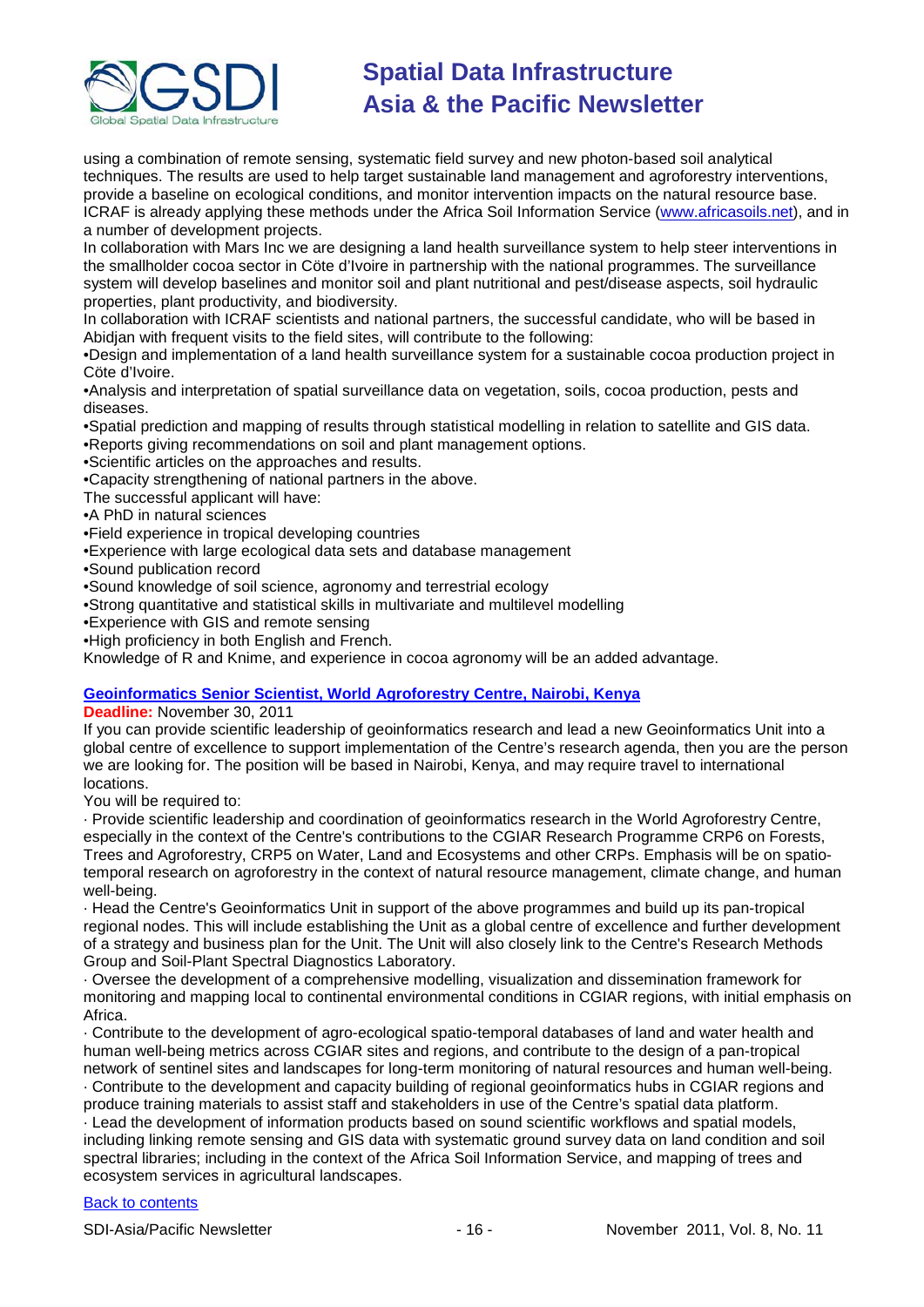

· Publish results in journal articles, assessment reports, electronic atlases and web-based forms.

· Lead and participate in funding proposals to extend the above areas of research and build up the geoinformatics unit into a sustainable business model.

· Develop external collaborative links and projects with centres of excellence in the area of geo-informatics for natural resources management and represent the Centre at major geo-informatics fora. You should have:

· A PhD in landscape ecology, natural resource management or equivalent.

· At least 15 years postgraduate experience in application of geo-informatics in natural resource management research, including tropical experience.

· Leadership of geo-informatics units and scientist-technician teams

· Experience in proposal development and fundraising.

· Ability to communicate effectively with stakeholders, including local and national institutions, private sector and policy makers.

· Good publication record in application of geo-informatics to natural resource management.

· Excellent verbal and written English skills, and knowledge of another language commonly used in Africa, Asia or Latin America is an advantage

· Extensive knowledge of the linkages between land and water management, land use change, ecosystem services, and human well-being in the tropics.

· Comprehensive understanding of the agricultural research-development continuum in the tropics.

· Advanced geo-informatics knowledge and skills, including remote sensing, geographical information systems, database management, and georeferenced ground survey.

· Advanced statistical analysis skills in multivariate and spatio-temporal analysis of geographic, ecological and socioeconomic data.

· Programming skills in a range of languages and excellent working knowledge of programmes such as R, GRASS, TNTMips, QGIS and OpenLayers.

· Excellent leadership, management and communication skills in multicultural settings.

· Knowledge of Bayesian statistical modelling and forecasting models, experience with field and lab-based spectrometry and previous experience in the CGIAR system will be distinct advantages.

#### <span id="page-16-0"></span>[Back to contents](#page-0-0)

### **Conference Proceedings**

#### **Sino-African High-Level Seminar on Drought Risk Reduction** – (24-6 September, 2011) **Africa and China step up cooperation on drought risk**

From 24 to 26 September 2011 over 40 officials from China, African countries and the United Nations took part in a three-day "Sino-African High-Level Seminar on Drought Risk Reduction" which is calling for drought risk reduction to be on the agenda of the next year's Sino-African Summit for Development Cooperation. Delegates at the seminar also included heads of national meteorological services, disaster managers, national DRR (disaster risk reduction) coordinators and academics and scientists from China and 11 African countries, Ethiopia, Kenya, Madagascar, Malawi, Mozambique, Niger, Nigeria, Sudan, Tanzania, Uganda and Zimbabwe. Participants shared knowledge and scientific approaches, practical methods in drought monitoring, early

warning and management of agricultural drought. For further information contact: [Shirish Ravan.](mailto:shirish.ravan@unoosa.org)

#### **[Webcast presentations of Open Source GIS Conference 2011](http://cgs.nottingham.ac.uk/~osgis11/os_call_info.html)**

The webcasts of presentations of Open Source GIS 2011 Conference (OSGIS 2011) including the plenary presentations from OGC-OSGeo Interoperability day are now available.

**[INSPIRE 2011 Conference Report](http://www.sdimag.com/20110708150/events/event-coverage/inspire-2011-conference-report.html)** 27 June – 2 July, Edinburgh, UK



#### **[2011 Esri Asia Pacific User Conference Proceedings](http://www.geodata.com.ph/index.php?option=com_content&view=article&id=226:2011-apuc-proceedings&catid=45:new-a-events)**

#### **[ISDE Working Group Meeting on Digital Earth Vision to 2020](http://www.digitalearth-isde.org/news/Digital%20Earth%20Vision%20to%202020.html)**

[Back to contents](#page-0-0) In March 2011, the International Society for Digital Earth held a working group meeting in Beijing on a Digital Earth Vision to 2020. The meeting brought together a diverse group of experts in an attempt to imagine how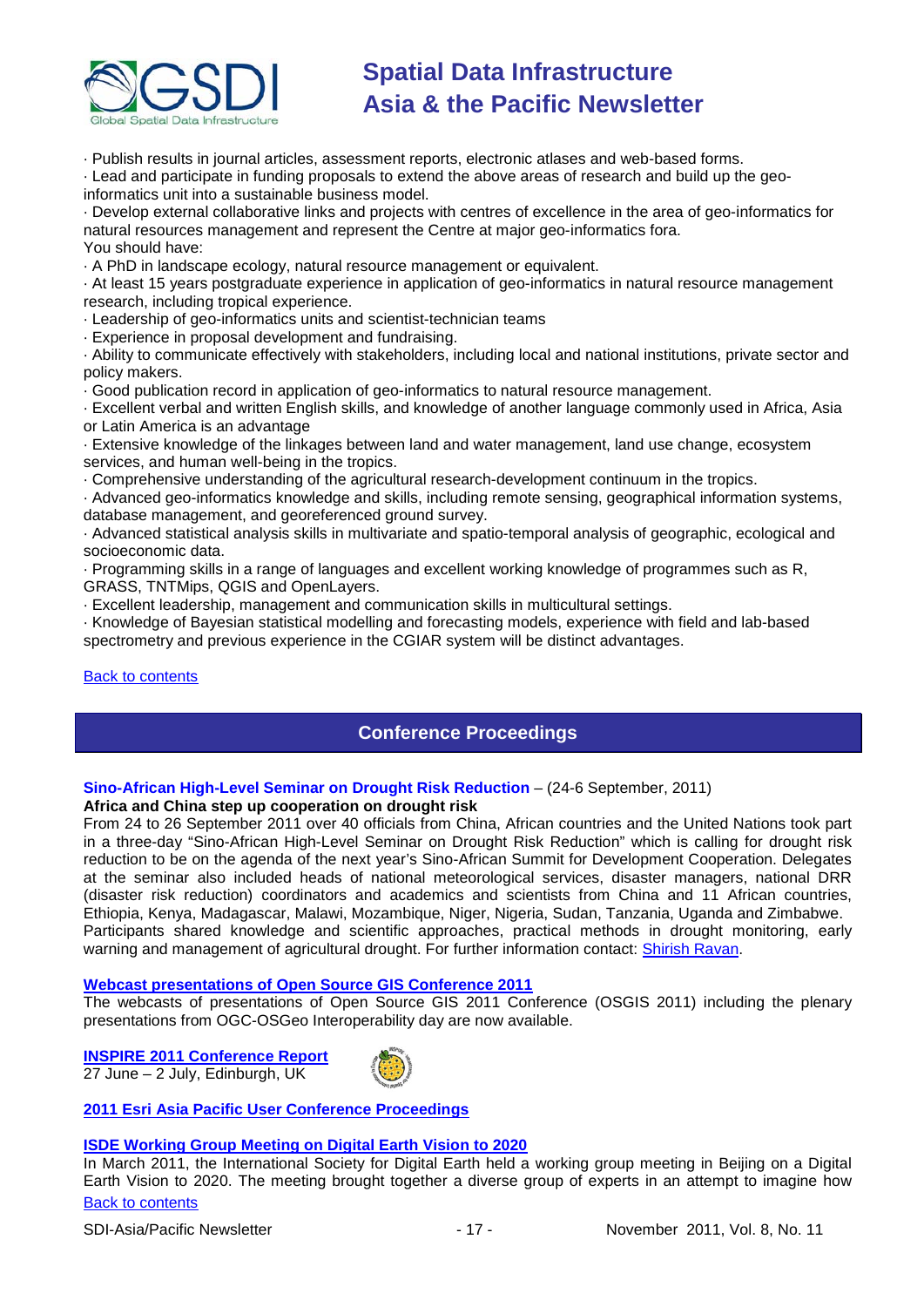

Digital Earth might evolve over the next decade. The Vision to 2020 is an updated reevaluation of the Digital Earth concept presented by Al Gore in 1998. This new vision takes into account the advances in technology made so far in the 21st century, considers changes in society and the ways people interact with technology, and anticipates the drivers that will affect future development.

#### <span id="page-17-0"></span>[Back to contents](#page-0-0)

### **Conferences, Events**

For upcoming events of global or major international interest, please visit the [upcoming conference list o](http://gsdi.org/events/upcnf.asp)n the GSDI website – as this conference list will be reserved for conferences within or with specific interest to the Asia Pacific Region.

**The editors welcome news of conferences & events from the newsletter subscribers**

#### **[Call for Expression of Interest to host AARSE 2014 and future Conferences](http://lists.gsdi.org/pipermail/sdi-africa/2010-November/001135.html)**

Call for Expression of Interest to host the 10th biennial International Conference of the African Association of Remote Sensing of the Environment (AARSE) in October 2014 and future Conferences. The 9th conference will be held in Morocco in October 2012.

| <b>Date</b>                  | <b>Location</b>           | <b>Event</b>                                                                                                                                                                                                                                                                                                                                                                                                                                                                                                                                                                                                                                                                                                                                                                                                                                                                                                                                                                                                                                                                                                                                                                          |  |
|------------------------------|---------------------------|---------------------------------------------------------------------------------------------------------------------------------------------------------------------------------------------------------------------------------------------------------------------------------------------------------------------------------------------------------------------------------------------------------------------------------------------------------------------------------------------------------------------------------------------------------------------------------------------------------------------------------------------------------------------------------------------------------------------------------------------------------------------------------------------------------------------------------------------------------------------------------------------------------------------------------------------------------------------------------------------------------------------------------------------------------------------------------------------------------------------------------------------------------------------------------------|--|
| <b>November</b><br>2011      |                           |                                                                                                                                                                                                                                                                                                                                                                                                                                                                                                                                                                                                                                                                                                                                                                                                                                                                                                                                                                                                                                                                                                                                                                                       |  |
| $7 - 11$<br><b>November</b>  | Abuja, Nigeria            | AfricaGIS 2011: A Geospatial Technology Revolution in Africa<br>Sub-themes:<br>Spatially-enabled Governance;<br>Enterprise GIS and Land Administration: the building blocks<br>of sustainable development;<br>New Trends: crowd-sourcing, volunteered geographic<br>information (VGI), and web services in the cloud;<br>Business Geographic's: the geospatial advantage<br>Please submit your abstracts to secretariat@eis-africa.org<br>immediately.                                                                                                                                                                                                                                                                                                                                                                                                                                                                                                                                                                                                                                                                                                                                |  |
| $14 - 16$<br><b>November</b> | Kuala Lumpur,<br>Malaysia | The International Conference on Informatics Engineering &<br><b>Information Science (ICIEIS2011)</b><br><b>Contact</b><br>University Technology Malaysia, Malaysia<br>Nov. 14-16, 2011<br>All the papers will be reviewed and the accepted papers in the<br>conference will be published in the Communications in Computer<br>and Information Science (CCIS) of Springer Lecture Notes Series<br>(www.springer.com/series/7899), and will be indexed in many<br>global databases including ISI Proceedings and Scopus. In<br>addition, selected papers after complete modification and revision<br>will be published in the special issues journals.<br>Researchers are encouraged to submit their work electronically.<br>Submitted paper should not exceed 15 pages, including<br>illustrations. Papers should be submitted electronically. All papers<br>will be fully refereed by a minimum of two specialized referees.<br>Before final acceptance, all referees comments must be<br>considered.<br><b>Important Dates</b><br>==============<br><b>Submission Date</b><br>: Aug. 1, 2011<br>Notification of acceptance: Aug. 20, 2011<br>Camera Ready submission : Aug. 30, 2011 |  |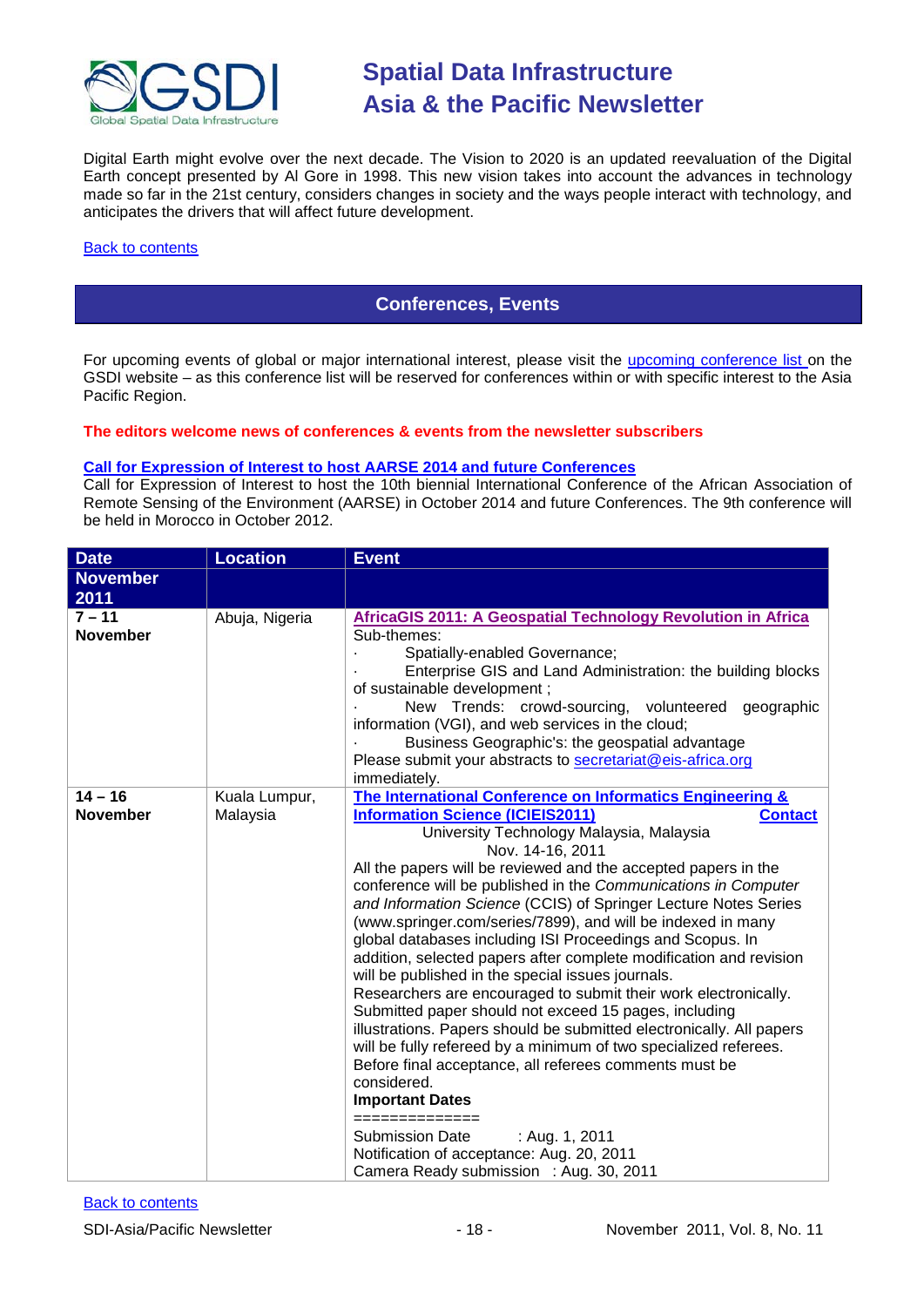

|                              |                                | Registration<br>: Aug. 30, 2011                                                                                                    |
|------------------------------|--------------------------------|------------------------------------------------------------------------------------------------------------------------------------|
|                              |                                | Conference dates<br>: Nov. 14-16, 2011                                                                                             |
| $14 - 16$                    | Madrid, Spain                  | <b>ICERI2011, the International Conference of Education,</b>                                                                       |
| <b>November</b>              |                                | <b>Research and Innovation</b>                                                                                                     |
|                              |                                | Abstract submission: 14th July 2011<br>Acceptance notification: 1st September 2011                                                 |
|                              |                                | Final Paper submission: 29th September 2011                                                                                        |
| $14 - 18$                    | Pretoria,                      | <b>ISO/TC 211 Plenary</b>                                                                                                          |
| <b>November</b>              | South Africa                   | 33rd ISO/TC 211 Plenary and associated meetings                                                                                    |
|                              |                                | ISO/TC 211 Geographic information/Geomatics is responsible for                                                                     |
|                              |                                | the ISO geographic information series of standards. These                                                                          |
|                              |                                | standards may specify, for geographic information, methods, tools                                                                  |
|                              |                                | and services for data management (including definition and                                                                         |
|                              |                                | description), acquiring, processing, analyzing, accessing,                                                                         |
|                              |                                | presenting and transferring such data in digital/electronic form                                                                   |
| $14 - 18$                    |                                | between different users, systems and locations.<br>UGI 2001 International Geographic Union "Regional                               |
| <b>November</b>              | Santiago, Chile                | <b>Geographic Conference"</b><br><b>Contact</b>                                                                                    |
|                              |                                | <b>Brochure &amp; Call for Papers</b>                                                                                              |
| $15 - 16$                    | Seoul, Korea                   | Esri Korea, Inc. is proud to host the 7th Esri Asia Pacific User                                                                   |
| <b>November</b>              |                                | <b>Conference</b>                                                                                                                  |
|                              |                                |                                                                                                                                    |
| $15 - 17$                    | Canberra,                      | <b>Spatial@Gov Conference &amp; Exhibition 2011</b>                                                                                |
| <b>November</b>              | Australia                      |                                                                                                                                    |
| $21 - 24$                    | Jakarta,                       | <b>World Delta World Summit</b>                                                                                                    |
| <b>November</b><br>$21 - 25$ | Indonesia<br>Wellington,       | <b>Surveying &amp; Spatial Sciences Conference 2011</b>                                                                            |
| November                     | New Zealand                    |                                                                                                                                    |
| $22 - 25$                    | Beijing                        | United Nations International Conference on Space-based                                                                             |
| <b>November</b>              |                                | <b>Technologies for Disaster Risk Management [UN SPIDER] -</b>                                                                     |
|                              |                                | Applications from interested professionals, experts and decision-                                                                  |
|                              |                                | makers are now being accepted. Please visit the Conference                                                                         |
|                              |                                | webpage and register for this event. The deadline for receiving                                                                    |
|                              |                                | applications: 30 September 2011.                                                                                                   |
|                              |                                | Please note that incomplete applications as well as applications<br>received after the deadline will not be considered so you are  |
|                              |                                | requested to take the time to complete all the necessary steps and                                                                 |
|                              |                                | complete all the required information, particularly if you need                                                                    |
|                              |                                | funding support.                                                                                                                   |
|                              |                                | The event expects 200 disaster risk management and space-                                                                          |
|                              |                                | technology experts to participate in Beijing. For specific                                                                         |
|                              |                                | contributions to the proposed themes/sessions, for proposing a                                                                     |
|                              |                                | topic for technical presentation and for proposing to provide<br>sponsorship to the event, please contact Mr. Shirish Ravan and/or |
|                              |                                | Ms. Li Suju.                                                                                                                       |
|                              |                                | For further information, contact: David Stevens, Programme                                                                         |
|                              |                                | Coordinator, [UN-SPIDER] United Nations Office for Outer Space                                                                     |
|                              |                                | Affairs.                                                                                                                           |
| 29 November -                | University of                  | <b>The State of Australian Cities</b>                                                                                              |
| 2 December                   | Melbourne,                     | <b>Key Dates</b><br>31 OCT 2011                                                                                                    |
| 29 November -                | <b>AUSTRALIA</b><br>Suva, Fiji | Final papers due<br><b>Pacific GIS&amp;RS Conference 2011</b><br>Contact                                                           |
| 2 December                   |                                | Since the first Pacific GIS&RS Conference in 1999, this annual                                                                     |
|                              |                                | event has attracted a lot of participants from as far as the Americas                                                              |
|                              |                                | to the sunny islands most of us call home. Each year the range of                                                                  |
|                              |                                | GIS&RS technologies presented cover an array of applications                                                                       |
|                              |                                | including the management of resources of the small island Pacific                                                                  |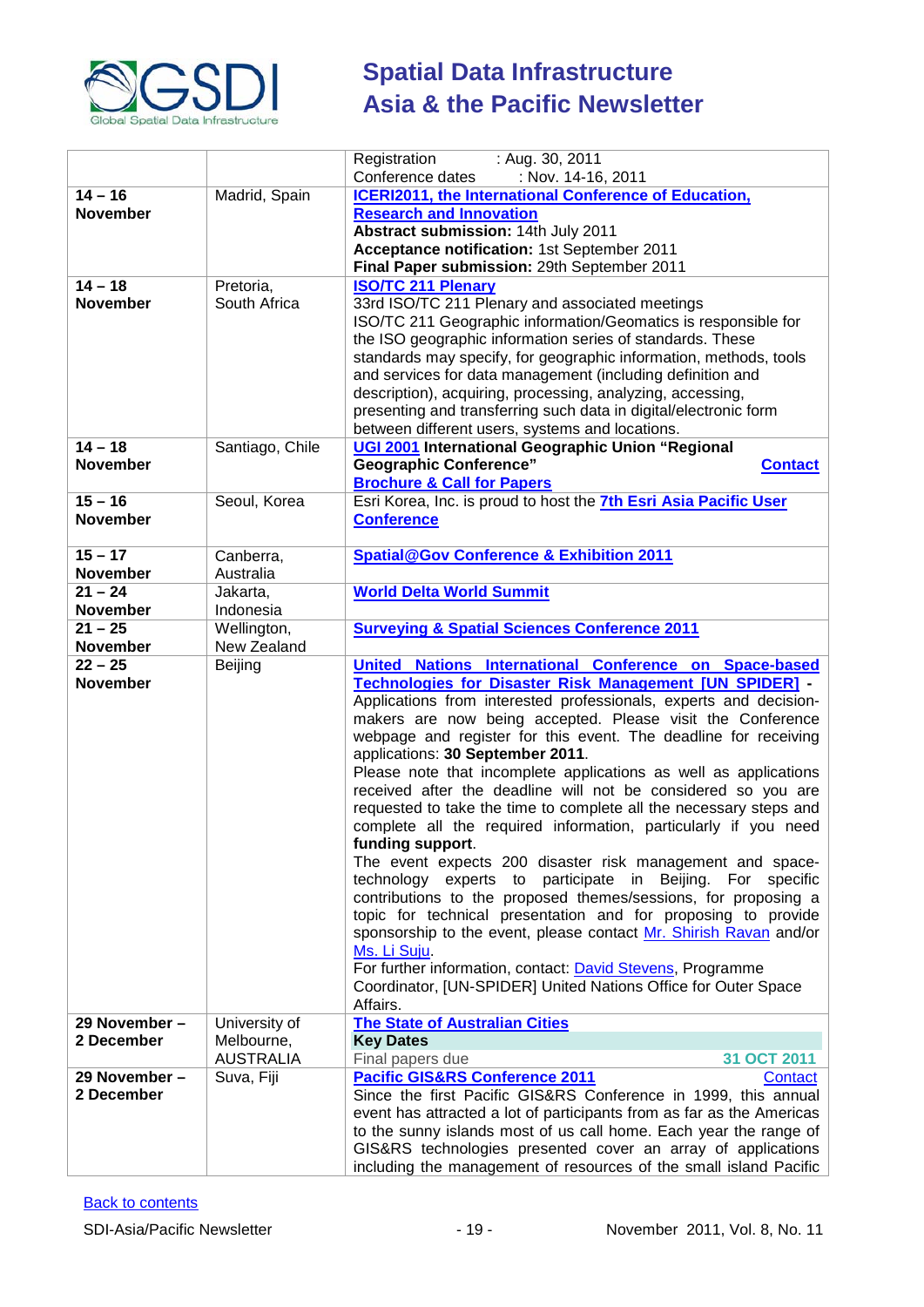

|                              |                                           | nations. Shallow water bathymetry derived from satellite imagery,<br>forest function maps to identify areas for to be protected, areas<br>identified for developments in flood zones are some of the<br>applications where the development of GIS&RS in the region have<br>been applied in various sectors. As with previous conferences,<br>there are no fees levied for those wishing to attend. Donations<br>however are graciously accepted. This year's theme is Data<br>Sharing, Better Mapping!<br>Send presentation title by 15 September 2011.                                                                                                                                                                                                                                                                                                                     |
|------------------------------|-------------------------------------------|-----------------------------------------------------------------------------------------------------------------------------------------------------------------------------------------------------------------------------------------------------------------------------------------------------------------------------------------------------------------------------------------------------------------------------------------------------------------------------------------------------------------------------------------------------------------------------------------------------------------------------------------------------------------------------------------------------------------------------------------------------------------------------------------------------------------------------------------------------------------------------|
| <b>December</b>              |                                           | Abstracts due by 2 November 2011.                                                                                                                                                                                                                                                                                                                                                                                                                                                                                                                                                                                                                                                                                                                                                                                                                                           |
| 2011                         |                                           |                                                                                                                                                                                                                                                                                                                                                                                                                                                                                                                                                                                                                                                                                                                                                                                                                                                                             |
| 5 - 7 December               | Hue City,<br>Vietnam                      | The 9th International Conference on Advances in Mobile<br><b>Computing and Multimedia (MoMM2011)</b><br>15 July 2011: Full Papers (8 pages), Short papers, Demos and<br>work in progress (5 pages)<br>15 September 2011: Acceptance Notification<br>15 October 2011: Camera-Ready Papers and Authors Registration<br>The submitted papers should not exceed 8 pages and must follow<br>the ACM guidelines.<br>Contact                                                                                                                                                                                                                                                                                                                                                                                                                                                       |
| 6 - 9 December               | Singapore                                 | 18th Session of the Asia-Pacific Regional Space Agency<br>Forum (APRSAF-18)<br><b>PDF Brochure</b><br><b>Contact APRSAF Secretariat</b><br>APRSAF serves as an active forum to promote concrete<br>cooperative space-related activities at the regional, Asia-Pacific<br>level. APRSAF also aims to expand the peaceful uses of space<br>technologies and their applications for sustainable development of<br>countries in the region.<br>APRSAF-18 is being jointly organized by the Singapore Space and<br>Technology Association (SSTA), Centre for Remote Imaging,<br>Sensing and Processing (CRISP) of the National University of<br>Singapore, the Ministry of Education, Culture, Sports, Science and<br>Technology (MEXT) of Japan and the Japan Aerospace Exploration<br>Agency (JAXA).                                                                           |
| $11 - 14$<br><b>December</b> | Abu Dhabi, UAE                            | <b>CALL FOR PAPERS</b><br>The 6th International Conference for Internet Technology and<br><b>Secured Transactions (ICITST-2011)</b><br>The ICITST is an international refereed conference dedicated to the<br>advancement of the theory and practical implementation of secured<br>Internet transactions and to fostering discussions on information<br>technology evolution. The ICITST aims to provide a highly<br>professional and comparative academic research forum that<br>promotes collaborative excellence between academia and industry.<br>Full Paper Submission Date: June 30, 2011<br>Extended Abstract (Work in Progress) Submission: July 31<br>Early Registration Deadline (Authors only): September 30, 2011<br>Late Registration Deadline (Authors only): November 15, 2011<br>Participants Registration: May 01 to December 01, 2011<br>For more details |
| January 2012                 |                                           |                                                                                                                                                                                                                                                                                                                                                                                                                                                                                                                                                                                                                                                                                                                                                                                                                                                                             |
| $10 - 12$ January            | University of BC,<br>Vancouver,<br>Canada | <b>Eighth International Conference on Environmental, Cultural,</b><br><b>Economic and Social Sustainability.</b>                                                                                                                                                                                                                                                                                                                                                                                                                                                                                                                                                                                                                                                                                                                                                            |
| $16 - 18$ January            | UCLA,<br>Los Angeles,<br><b>USA</b>       | EIGHTH INTERNATIONAL CONFERENCE ON TECHNOLOGY,<br><b>KNOWLEDGE AND SOCIETY</b><br>Presenters may choose to submit written papers for publication in<br>the fully refereed International Journal of Technology, Knowledge                                                                                                                                                                                                                                                                                                                                                                                                                                                                                                                                                                                                                                                    |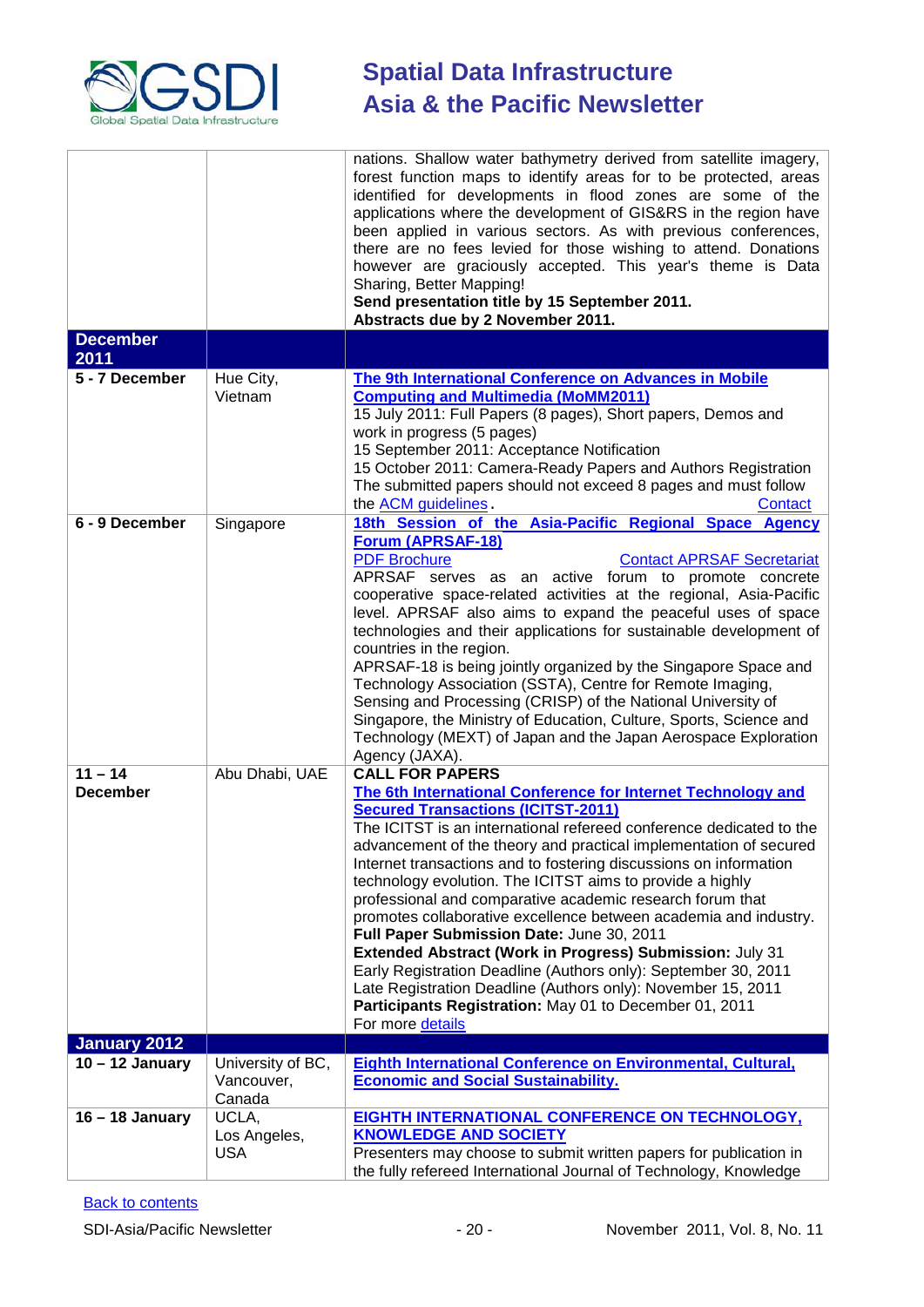

| February 2012<br>$7 - 9$ February | Gurgoan, India       | academic Journal.<br>short abstract) is 11October.<br><b>India Geospatial Forum</b><br><b>Important Dates to Remember</b>                                                                                   | and Society. If you are unable to attend the conference in person,<br>virtual registrations are also available which allow you to submit a<br>paper for refereeing and possible publication in this fully refereed<br>The deadline for the next round in the call for papers (a title and<br>Proposals are reviewed within two weeks of submission.                                                                                                                                            |
|-----------------------------------|----------------------|-------------------------------------------------------------------------------------------------------------------------------------------------------------------------------------------------------------|------------------------------------------------------------------------------------------------------------------------------------------------------------------------------------------------------------------------------------------------------------------------------------------------------------------------------------------------------------------------------------------------------------------------------------------------------------------------------------------------|
|                                   |                      | <b>Abstract Submission</b>                                                                                                                                                                                  | November 11, 2011                                                                                                                                                                                                                                                                                                                                                                                                                                                                              |
|                                   |                      | Abstract Acceptance                                                                                                                                                                                         | November 30th, 2011                                                                                                                                                                                                                                                                                                                                                                                                                                                                            |
|                                   |                      | <b>Author Registration</b>                                                                                                                                                                                  | December 9th, 2011                                                                                                                                                                                                                                                                                                                                                                                                                                                                             |
|                                   |                      | <b>Full Paper Submission</b>                                                                                                                                                                                | December 16th, 2011                                                                                                                                                                                                                                                                                                                                                                                                                                                                            |
|                                   |                      | <b>Award to encourage young geospatial scientists</b>                                                                                                                                                       |                                                                                                                                                                                                                                                                                                                                                                                                                                                                                                |
|                                   |                      | India') during 8-9 February 2012.                                                                                                                                                                           | To encourage young researchers working in the areas of geospatial<br>science and technologies, Rachapudi Kamakshi Memorial Trust<br>has instituted the Rachapudi Kamakshi Memorial Gold Medal for<br>'Young Geospatial Scientist <sup>™</sup> .' The award, consisting of a gold<br>medal, citation plaque and a certificate of merit, will be awarded<br>annually during the biggest congregation of geospatial community<br>in the country, India Geospatial Forum (previously known as 'Map |
| <b>March 2012</b>                 |                      |                                                                                                                                                                                                             |                                                                                                                                                                                                                                                                                                                                                                                                                                                                                                |
| 8-10 March<br>"NEW"               | Coimbatore,<br>India | <b>Wireless Communications (ICDIWC2012)</b><br>Hindusthan College of Arts and Science,<br>between different digital applications.<br>considered.<br><b>Important Dates</b>                                  | The International Conference on Digital Information and<br>The conference aims to enable researchers to build connections<br>Researchers are encouraged to submit their work electronically. All<br>papers will be fully refereed by a minimum of two specialized<br>referees. Before final acceptance, all referees comments must be                                                                                                                                                          |
|                                   |                      | ==============<br><b>Submission Date</b><br>Notification of acceptance: Feb. 1, 2012<br>Camera Ready submission : Feb. 20, 2012<br>Registration                                                             | : Jan 10, 2012<br>: Feb. 20, 2012                                                                                                                                                                                                                                                                                                                                                                                                                                                              |
| <b>April 2012</b>                 |                      |                                                                                                                                                                                                             |                                                                                                                                                                                                                                                                                                                                                                                                                                                                                                |
| 11 - 13 April                     | Lancaster, UK        | • Environmental Geoinformatics<br>• Open-Source GI<br>$\bullet$ Web2.0<br>• Qualitative GIS<br>• Spatial Ecology<br>• Health<br>• Emergency Response<br>• Landscape Visualisation<br>• Geospatial Semantics | Call for Papers, <b>GISRUK2012</b> , Lancaster University, 2012<br>We are pleased to invite you to submit short (~1500 word) papers<br>for the 20th annual GIS Research UK conference (GISRUK).<br>We welcome papers covering all aspects of theoretical and applied<br>GIS research, particularly those within the following themes:                                                                                                                                                          |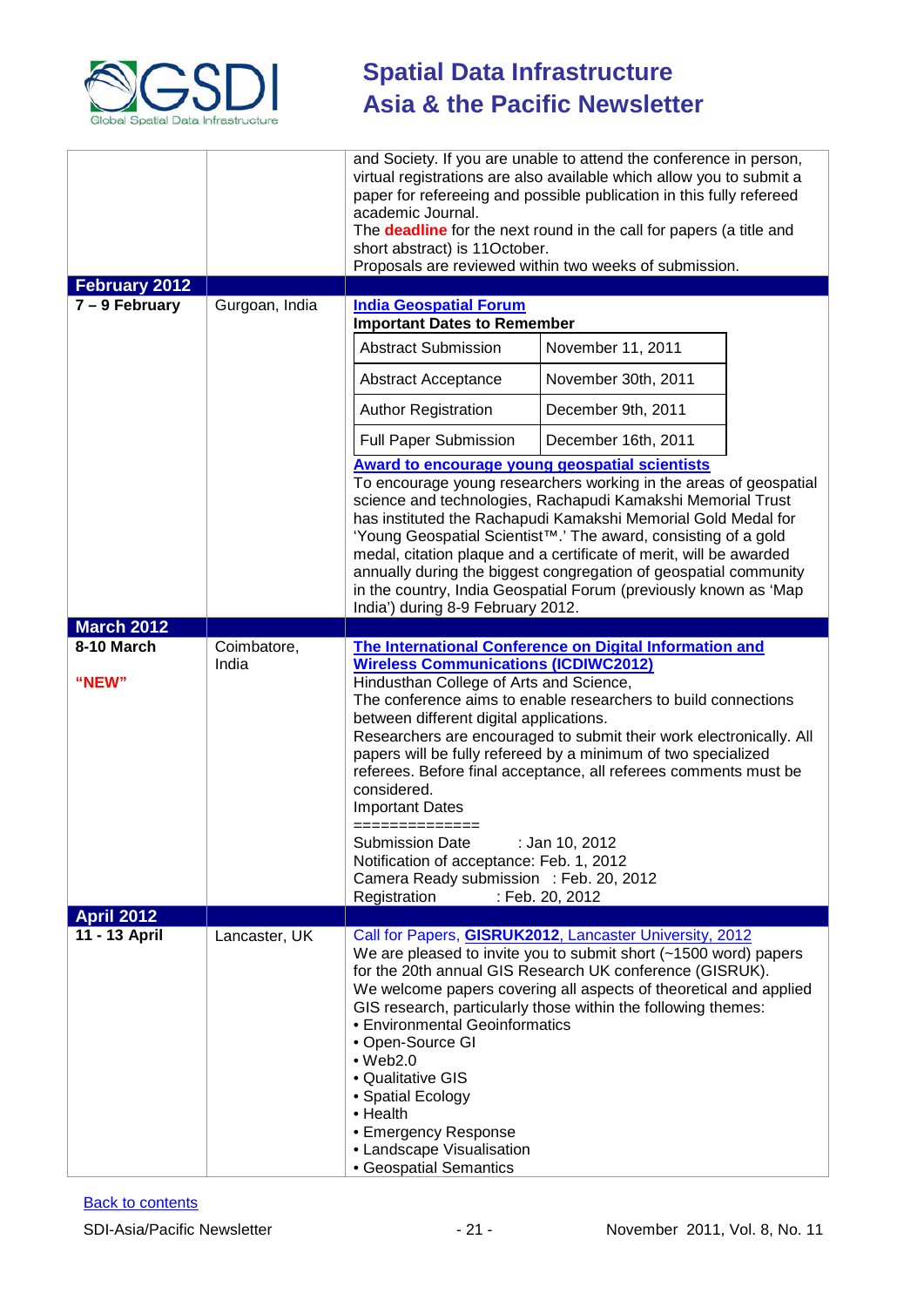

| 23 - 27 April   | Amsterdam,<br>The Netherlands | • Location-Based Services<br>• Remote Sensing and Photogrammetry<br>The closing date for submissions is 25th November 2011. All<br>papers will be subject to peer review with accepted papers<br>allocated to oral and poster sessions accordingly. Conference<br>proceedings including all papers accepted for oral and poster<br>presentation will be made available as a free e-book (with ISBN)<br>and as hardcopy for purchase via http://www.lulu.com.<br>The conference will be proceeded by a Open Source GeoSpatial<br>software workshop and a Young Researchers Forum commencing<br>on Tuesday 10th April 2012.<br>The keynote speakers for the conference will be:<br>- Pete Atkinson, University of Southampton, UK<br>- Mei-Po Kwan, Ohio State University, USA<br>- Tyler Mitchell, Executive Director, OSGeo, USA<br>For more information and submission details please visit the<br>conference website: http://www.lancs.ac.uk/gisruk2012 or contact<br>members of the local organising committee via<br>gisruk2012@lancs.ac.uk. We look forward to receiving your<br>submissions and welcoming you to Lancaster in 2012.<br><b>GEOSPATIAL</b><br><b>Geospatial World Forum</b><br>WORLD<br>Theme: Geospatial Industry & World Economy                                                                                                                                                                                                                                                                                                                                                                                                                                                                                                                                                                                                                                                                                                              |
|-----------------|-------------------------------|---------------------------------------------------------------------------------------------------------------------------------------------------------------------------------------------------------------------------------------------------------------------------------------------------------------------------------------------------------------------------------------------------------------------------------------------------------------------------------------------------------------------------------------------------------------------------------------------------------------------------------------------------------------------------------------------------------------------------------------------------------------------------------------------------------------------------------------------------------------------------------------------------------------------------------------------------------------------------------------------------------------------------------------------------------------------------------------------------------------------------------------------------------------------------------------------------------------------------------------------------------------------------------------------------------------------------------------------------------------------------------------------------------------------------------------------------------------------------------------------------------------------------------------------------------------------------------------------------------------------------------------------------------------------------------------------------------------------------------------------------------------------------------------------------------------------------------------------------------------------------------------------------------------------------------------------------------------------|
|                 |                               | <b>FORUM</b>                                                                                                                                                                                                                                                                                                                                                                                                                                                                                                                                                                                                                                                                                                                                                                                                                                                                                                                                                                                                                                                                                                                                                                                                                                                                                                                                                                                                                                                                                                                                                                                                                                                                                                                                                                                                                                                                                                                                                        |
| <b>May 2012</b> |                               |                                                                                                                                                                                                                                                                                                                                                                                                                                                                                                                                                                                                                                                                                                                                                                                                                                                                                                                                                                                                                                                                                                                                                                                                                                                                                                                                                                                                                                                                                                                                                                                                                                                                                                                                                                                                                                                                                                                                                                     |
| 13-17 May       | Quebec City,<br>Canada        | 2012 Joint World Conference<br><b>GSDI 13 and Canadian Geomatics Conference (CCC)</b><br>hosted by GEOIDE Network<br>GSDI 13 invites presentations/papers covering the full range of<br>practice, development and research experiences that advance the<br>practice and theory of spatial data infrastructure development and<br>spatial enablement of society. GSDI 13 will support three primary<br>forms of publication:<br>(1) a normal conference proceedings with abstracts and full articles<br>(non-refereed and refereed), published on a USB drive or CD and<br>archived on the web,<br>(2) a pre-conference published book of fully refereed articles titled<br>"Spatially Enabling Government, Industry and Citizens: Research<br>and Development Perspectives" to be distributed to all conference<br>participants and archived on the web, and<br>(3) a post-conference special edition of the International Journal of<br>Spatial Data Infrastructures Research (IJSDIR) with full articles<br>selected from the proceedings and then fully refereed and revised<br>after the conference.<br>In addition, two separate calls arising from the joint conference are<br>being issued for chapter submissions to two additional books:<br>(1) "The Added Value of Scientific Networking: GEOIDE Network<br>Experiences" to be distributed to all conference participants (Call for<br>chapters at http://www.geoide.ulaval.ca/call-for-chapters.aspx), and<br>(2) "3DGeo Info Conference Proceedings" (Springer) to be mailed<br>after the conference to all 3DGeo Conference participants which<br>will be a single track on Wednesday and Thursday (Call at<br>http://www.3dgeoinfo2012.ulaval.ca/?page_id=48).<br><b>IMPORTANT DATES</b><br>Deadline for Submission of Abstracts: 15 November 2011<br>Deadline for Submission of Full Papers for Refereed Outlets: 15<br>November 2011<br>Conference Dates: 14-17 May 2012<br><b>IMPORTANT LINKS</b> |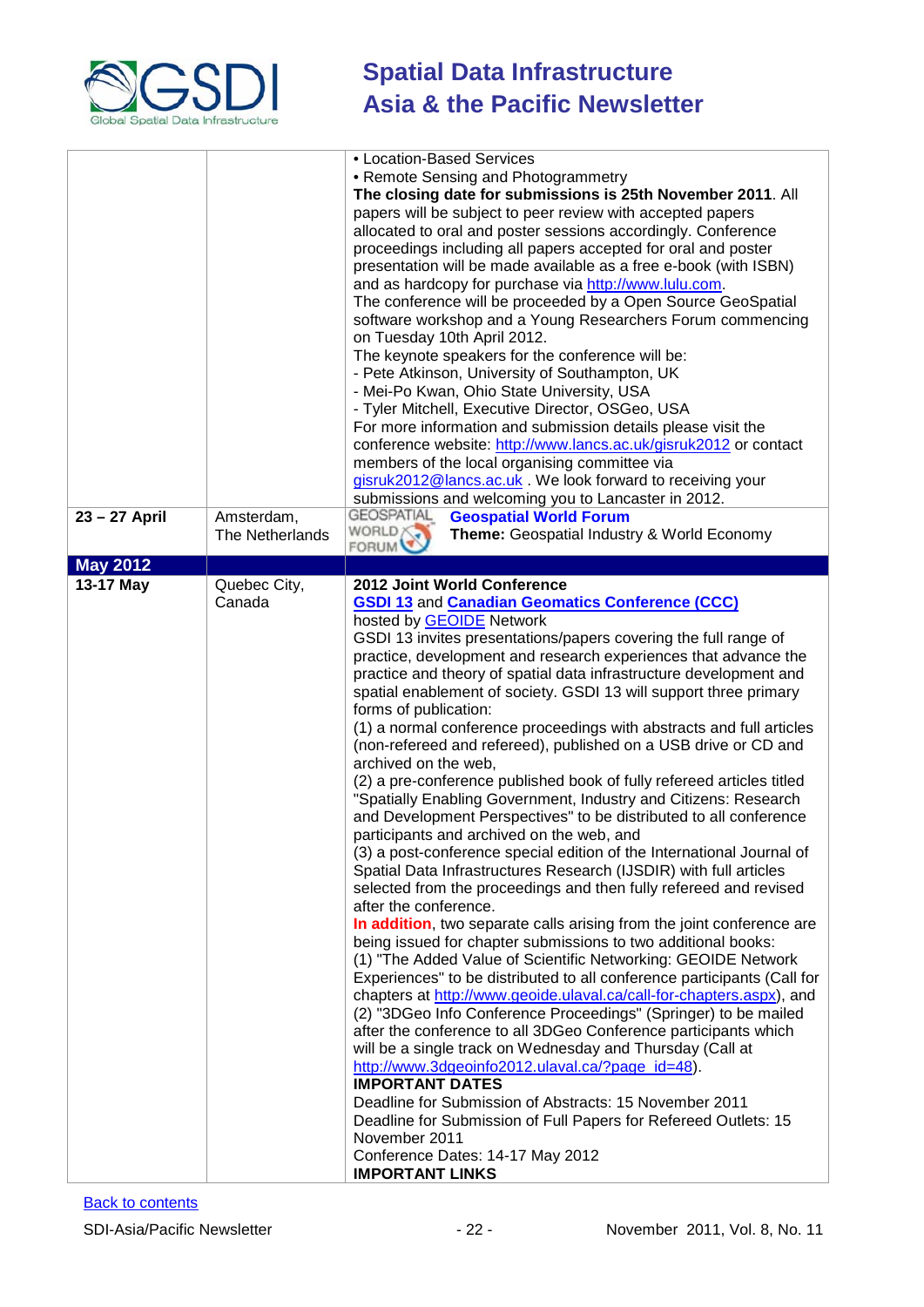

|                         |                  | Joint Conference Call for Abstracts and                                                                                                                                                                                                                                                                                                                                                                                                                                                                                                                                                                                                                                                                                                                                                                                                                                                                                                                                                                                                                                                                                                                                                                                                                                                                                                                                                                                                      |
|-------------------------|------------------|----------------------------------------------------------------------------------------------------------------------------------------------------------------------------------------------------------------------------------------------------------------------------------------------------------------------------------------------------------------------------------------------------------------------------------------------------------------------------------------------------------------------------------------------------------------------------------------------------------------------------------------------------------------------------------------------------------------------------------------------------------------------------------------------------------------------------------------------------------------------------------------------------------------------------------------------------------------------------------------------------------------------------------------------------------------------------------------------------------------------------------------------------------------------------------------------------------------------------------------------------------------------------------------------------------------------------------------------------------------------------------------------------------------------------------------------|
|                         |                  | Papers:http://www.gsdi.org/gsdiconf/gsdi13/papers.html                                                                                                                                                                                                                                                                                                                                                                                                                                                                                                                                                                                                                                                                                                                                                                                                                                                                                                                                                                                                                                                                                                                                                                                                                                                                                                                                                                                       |
|                         |                  | Conference Website: http://www.gsdi.org/gsdi13                                                                                                                                                                                                                                                                                                                                                                                                                                                                                                                                                                                                                                                                                                                                                                                                                                                                                                                                                                                                                                                                                                                                                                                                                                                                                                                                                                                               |
|                         |                  | Past GSDI World Conference                                                                                                                                                                                                                                                                                                                                                                                                                                                                                                                                                                                                                                                                                                                                                                                                                                                                                                                                                                                                                                                                                                                                                                                                                                                                                                                                                                                                                   |
|                         |                  |                                                                                                                                                                                                                                                                                                                                                                                                                                                                                                                                                                                                                                                                                                                                                                                                                                                                                                                                                                                                                                                                                                                                                                                                                                                                                                                                                                                                                                              |
|                         |                  | Proceedings:http://www.gsdi.org/gsdiConferences                                                                                                                                                                                                                                                                                                                                                                                                                                                                                                                                                                                                                                                                                                                                                                                                                                                                                                                                                                                                                                                                                                                                                                                                                                                                                                                                                                                              |
|                         |                  | Past open access Books affiliated with the                                                                                                                                                                                                                                                                                                                                                                                                                                                                                                                                                                                                                                                                                                                                                                                                                                                                                                                                                                                                                                                                                                                                                                                                                                                                                                                                                                                                   |
|                         |                  | conference:http://www.gsdi.org/openaccessbooks                                                                                                                                                                                                                                                                                                                                                                                                                                                                                                                                                                                                                                                                                                                                                                                                                                                                                                                                                                                                                                                                                                                                                                                                                                                                                                                                                                                               |
|                         |                  | Other Important                                                                                                                                                                                                                                                                                                                                                                                                                                                                                                                                                                                                                                                                                                                                                                                                                                                                                                                                                                                                                                                                                                                                                                                                                                                                                                                                                                                                                              |
|                         |                  | Dates:http://www.gsdi.org/gsdiconf/gsdi13/dates.html                                                                                                                                                                                                                                                                                                                                                                                                                                                                                                                                                                                                                                                                                                                                                                                                                                                                                                                                                                                                                                                                                                                                                                                                                                                                                                                                                                                         |
| 16-18 May               | Bangkok,         | The Second International Conference on Digital Information                                                                                                                                                                                                                                                                                                                                                                                                                                                                                                                                                                                                                                                                                                                                                                                                                                                                                                                                                                                                                                                                                                                                                                                                                                                                                                                                                                                   |
| "NEW"                   | Thailand         | and Communication Technology and its Applications<br>(DICTAP2012)                                                                                                                                                                                                                                                                                                                                                                                                                                                                                                                                                                                                                                                                                                                                                                                                                                                                                                                                                                                                                                                                                                                                                                                                                                                                                                                                                                            |
|                         |                  | The proposed conference on the above theme will be held at the<br>University of the Thai Chamber of Commerce(UTCC), Bangkok,<br>The DICTAP2012 aims to enable researchers to build connections<br>between different digital applications.<br>The conference welcomes papers on the following (but not limited<br>to) research topics:<br>1) Communication Basic and Infrastructure<br>- Telecommunications<br>- Communication protocols<br>- Algorithms, Architecture, and Infrastructures<br>- Transmission Techniques<br>- Communication Systems<br>2) Networks Basic and Management<br>- Network Systems and Devices<br>- Wireless Networks, Ad-Hoc and Sensor Networks<br>- Network Modeling and Simulation<br>- Network Management Techniques<br>- Networks Security, Encryption and Cryptography<br>3) Multimedia Application<br>- Management and Diffusion of Multimedia Applications<br>- Multimedia Data Base<br>- Information Retrieval<br>- Digital Rights Management<br>4) Image, Video, Signal and Information Processing<br>- Compression and Coding<br>- Analysis and Processing<br>- Computer Graphics<br>- Data mining<br>- Soft Computing<br>- Web based applications<br>Researchers are encouraged to submit their work electronically. All<br>papers will be fully refereed by a minimum of two specialized<br>referees. Before final acceptance, all referees comments must be<br>considered.<br><b>Important Dates</b> |
|                         |                  | ==============<br><b>Submission Date</b>                                                                                                                                                                                                                                                                                                                                                                                                                                                                                                                                                                                                                                                                                                                                                                                                                                                                                                                                                                                                                                                                                                                                                                                                                                                                                                                                                                                                     |
|                         |                  | : Feb. 10, 2012<br>Notification of acceptance: March 1, 2012                                                                                                                                                                                                                                                                                                                                                                                                                                                                                                                                                                                                                                                                                                                                                                                                                                                                                                                                                                                                                                                                                                                                                                                                                                                                                                                                                                                 |
|                         |                  |                                                                                                                                                                                                                                                                                                                                                                                                                                                                                                                                                                                                                                                                                                                                                                                                                                                                                                                                                                                                                                                                                                                                                                                                                                                                                                                                                                                                                                              |
|                         |                  | Camera Ready submission : March 20, 2012                                                                                                                                                                                                                                                                                                                                                                                                                                                                                                                                                                                                                                                                                                                                                                                                                                                                                                                                                                                                                                                                                                                                                                                                                                                                                                                                                                                                     |
|                         |                  | Registration<br>: March 20, 2012                                                                                                                                                                                                                                                                                                                                                                                                                                                                                                                                                                                                                                                                                                                                                                                                                                                                                                                                                                                                                                                                                                                                                                                                                                                                                                                                                                                                             |
|                         |                  | Conference dates<br>: May 16-18, 2012                                                                                                                                                                                                                                                                                                                                                                                                                                                                                                                                                                                                                                                                                                                                                                                                                                                                                                                                                                                                                                                                                                                                                                                                                                                                                                                                                                                                        |
| <b>June 2012</b>        |                  |                                                                                                                                                                                                                                                                                                                                                                                                                                                                                                                                                                                                                                                                                                                                                                                                                                                                                                                                                                                                                                                                                                                                                                                                                                                                                                                                                                                                                                              |
| 25-30 June              | Istanbul, Turkey | <b>World GIS Summit</b>                                                                                                                                                                                                                                                                                                                                                                                                                                                                                                                                                                                                                                                                                                                                                                                                                                                                                                                                                                                                                                                                                                                                                                                                                                                                                                                                                                                                                      |
|                         |                  | "The World GIS Summit" has been postponed to June 25-30,<br>2012."                                                                                                                                                                                                                                                                                                                                                                                                                                                                                                                                                                                                                                                                                                                                                                                                                                                                                                                                                                                                                                                                                                                                                                                                                                                                                                                                                                           |
| <b>July 2012</b>        |                  |                                                                                                                                                                                                                                                                                                                                                                                                                                                                                                                                                                                                                                                                                                                                                                                                                                                                                                                                                                                                                                                                                                                                                                                                                                                                                                                                                                                                                                              |
| <b>Back to contents</b> |                  |                                                                                                                                                                                                                                                                                                                                                                                                                                                                                                                                                                                                                                                                                                                                                                                                                                                                                                                                                                                                                                                                                                                                                                                                                                                                                                                                                                                                                                              |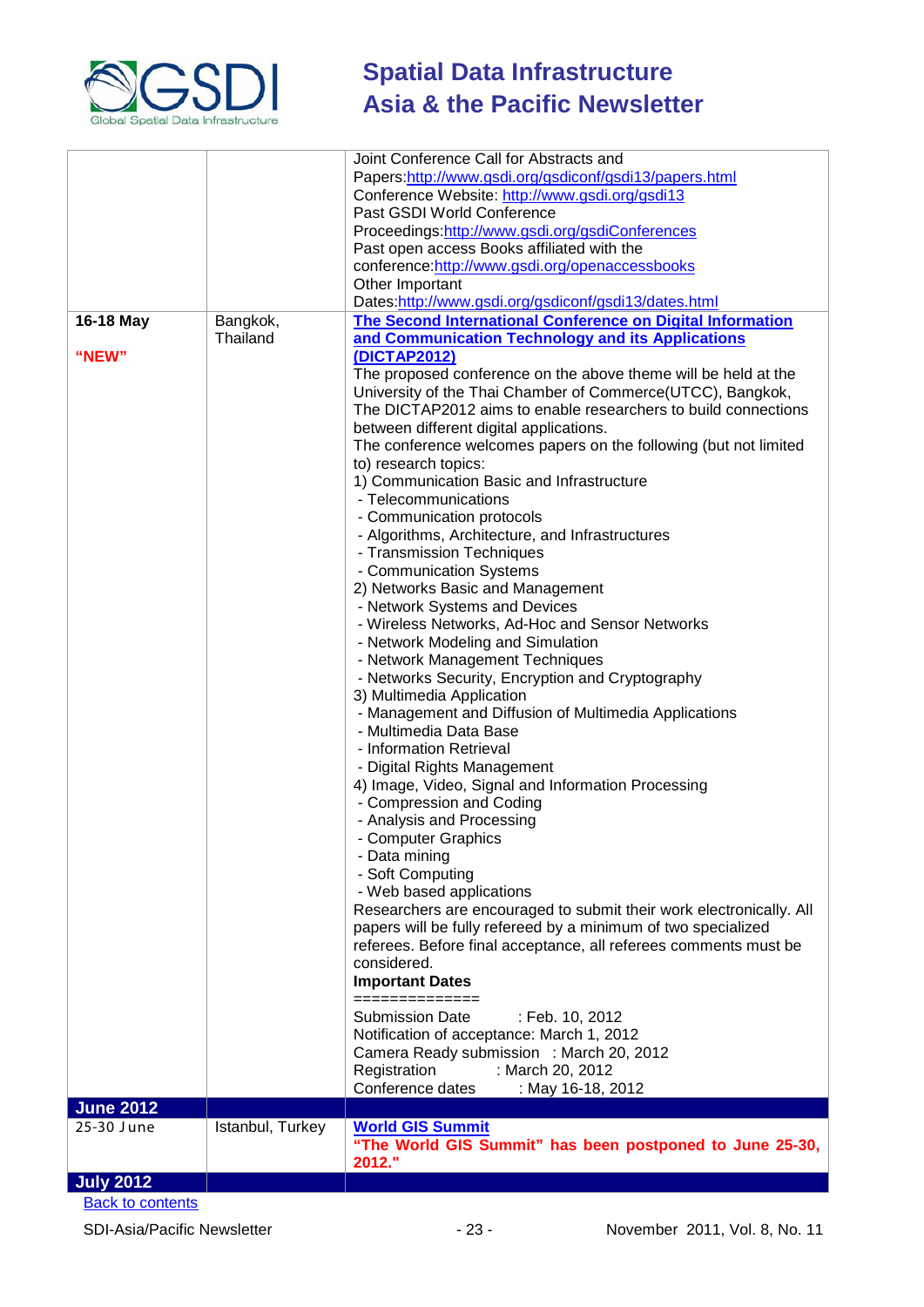

| 23-27 July               | San Diego,             | <b>Esri International User Conference</b><br><b>Now Accepting Presentation Submissions</b>                                                                                                                                                                                                                                                                                                                                                                                                                                                                                                                                                                                                                                                                                                                                                                                                                                                                                                                                                                                                                                                                                                                                                                                                                                                                                                                                                                                                           |
|--------------------------|------------------------|------------------------------------------------------------------------------------------------------------------------------------------------------------------------------------------------------------------------------------------------------------------------------------------------------------------------------------------------------------------------------------------------------------------------------------------------------------------------------------------------------------------------------------------------------------------------------------------------------------------------------------------------------------------------------------------------------------------------------------------------------------------------------------------------------------------------------------------------------------------------------------------------------------------------------------------------------------------------------------------------------------------------------------------------------------------------------------------------------------------------------------------------------------------------------------------------------------------------------------------------------------------------------------------------------------------------------------------------------------------------------------------------------------------------------------------------------------------------------------------------------|
| $"$ NEW"                 | <b>USA</b>             | Participation from the GIS community makes the Esri International<br>User Conference (Esri UC) < http://www.esri.com/events/user-<br>conference/index.html > much more than just another technology<br>user conference. It's a place to collaborate with your colleagues<br>and get inspired by their work.<br>What do you know that could help others make the most of<br>ArcGIS? Here's your chance to share tips, strategies, and<br>accomplishments with fellow GIS professionals. Both new and<br>seasoned ArcGIS users are encouraged to submit presentation<br>abstracts for consideration. Of particular interest are proposals<br>related to:<br>Applying ArcGIS to new problems in innovative ways<br>Leveraging new capabilities of ArcGIS 10<br>Extending your GIS to a broader audience through web and<br>mobile applications<br>Driving GIS advancements in your industry<br>Collaborating inside and outside your organization to increase<br>efficiency, share data, and maximize geospatial resources<br>Review the session topics to see how your contribution can fit into<br>this year's agenda.<br>Abstract submission deadline: 4 November, 2011.<br>Submit Your Abstract at http://www.esri.com/events/user-<br>conference/participate/presentations.html                                                                                                                                                                                                                    |
|                          |                        |                                                                                                                                                                                                                                                                                                                                                                                                                                                                                                                                                                                                                                                                                                                                                                                                                                                                                                                                                                                                                                                                                                                                                                                                                                                                                                                                                                                                                                                                                                      |
| <b>August 2012</b>       |                        |                                                                                                                                                                                                                                                                                                                                                                                                                                                                                                                                                                                                                                                                                                                                                                                                                                                                                                                                                                                                                                                                                                                                                                                                                                                                                                                                                                                                                                                                                                      |
| 25 August -              | Melbourne,             | <b>XXII International Society for Photogrammetry &amp; Remote</b>                                                                                                                                                                                                                                                                                                                                                                                                                                                                                                                                                                                                                                                                                                                                                                                                                                                                                                                                                                                                                                                                                                                                                                                                                                                                                                                                                                                                                                    |
| 1 September              | Australia              | <b>Sensing Congress</b><br>Email: isprs2012@icms.com.au                                                                                                                                                                                                                                                                                                                                                                                                                                                                                                                                                                                                                                                                                                                                                                                                                                                                                                                                                                                                                                                                                                                                                                                                                                                                                                                                                                                                                                              |
|                          |                        |                                                                                                                                                                                                                                                                                                                                                                                                                                                                                                                                                                                                                                                                                                                                                                                                                                                                                                                                                                                                                                                                                                                                                                                                                                                                                                                                                                                                                                                                                                      |
| <b>September</b><br>2012 |                        |                                                                                                                                                                                                                                                                                                                                                                                                                                                                                                                                                                                                                                                                                                                                                                                                                                                                                                                                                                                                                                                                                                                                                                                                                                                                                                                                                                                                                                                                                                      |
| 9-14 September<br>"NEW"  | Ticino,<br>Switzerland | 11th NCCR Climate Summer School, 2012<br>The NCCR Climate, Switzerland's Centre of Excellence in Climate<br>and Climate Impact Research, invites young scientists to join<br>leading climate researchers in a scenic southern Swiss Alpine<br>setting on the occasion of the 11th International NCCR Climate<br>Summer School 2012.<br>The Summer School is focusing on the theme "the water cycle in a<br>changing climate". This theme has been chosen due to its<br>paramount importance in terms of both scientific challenges and<br>pressing societal concerns. The specific topics to be addressed<br>include:<br>Observed variations of the water cycle.<br>Physical processes governing the hydrological response to<br>climate change,<br>Scenarios of the water cycle in a changing climate,<br>Anticipated impacts.<br>The Summer School invites young researchers from all fields of<br>climate research. The courses cover a broad spectrum of climate<br>and climate impact research issues and foster cross-disciplinary<br>links. Each topic includes keynote plenary lectures and workshops<br>with in-depth discussion in smaller groups. All summer school<br>participants present a poster of their research and there will be<br>ample opportunity for discussion.<br>The Summer School is open to young researchers (PhD students<br>and Post-Docs) worldwide. Participation is highly competitive and<br>will be limited to a maximum of 70. The registration fee (1400 CHF) |